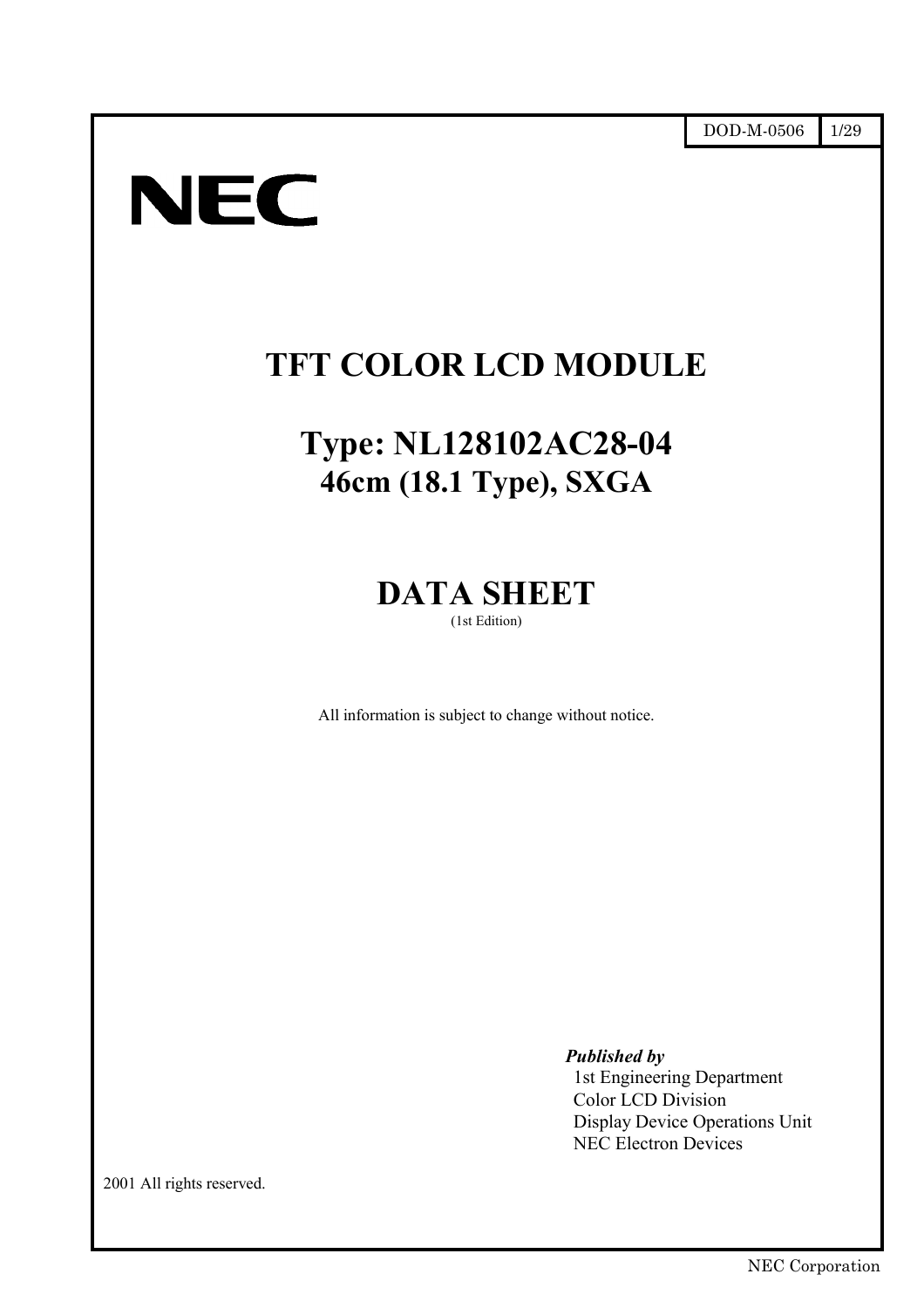DOD-M-0506 2/29

#### **INTRODUCTION**

No part of this SPECIFICATIONS shall be copied in any form or by any means without the prior written consent of NEC Corporation.

NEC Corporation does not assume any liability for infringement of patents, copyrights or other intellectual property rights of third parties by or arising from use of a product described herein or any other liability arising from use of such application. No license, express, implied or otherwise, is granted under any patents, copyrights or other intellectual property rights of NEC Corporation or of others.

While NEC Corporation has been making continuous effort to enhance the reliability of its products, the possibility of failures cannot be eliminated entirely. To minimize risks of damage to property or injury to person arising from a failure in an NEC product, customers must incorporate sufficient safety measures in their design, such as redundancy, fire-containment and anti-failure features.

NEC products are classified into the following three quality grades: *"Standard"* **,** *"Special"* **,** *"Specific"*

The "Specific" quality grade applies only to applications developed based on a customer designated "quality assurance program" for a specific application. The recommended applications of a product depend on its quality grade, as indicated below. Customers must check the quality grade of each application before using it in a particular application.

- *Standard:* Computers, office equipment, communications equipment, test and measurement equipment, audio and visual equipment, home electronic appliances, machine tools, personal electronic equipment and industrial robots
- *Special:* Transportation equipment (automobiles, trains, ships, etc.), traffic control systems, anti-disaster systems, anti-crime systems, safety equipment and medical equipment (not specifically designed for life support)
- *Specific:* Military systems, aircraft, aerospace equipment, submersible repeaters, nuclear reactor control systems, life support systems (medical equipment, etc.) and any other equipment

The quality grade of this product is *"Standard"* unless otherwise specified in this SPECIFICATIONS. If customers intend to use this product for applications other than those specified for *"Standard"* quality grade, they should contact an NEC Corporation sales representative in advance.

Anti-radioactive design is not implemented in this product.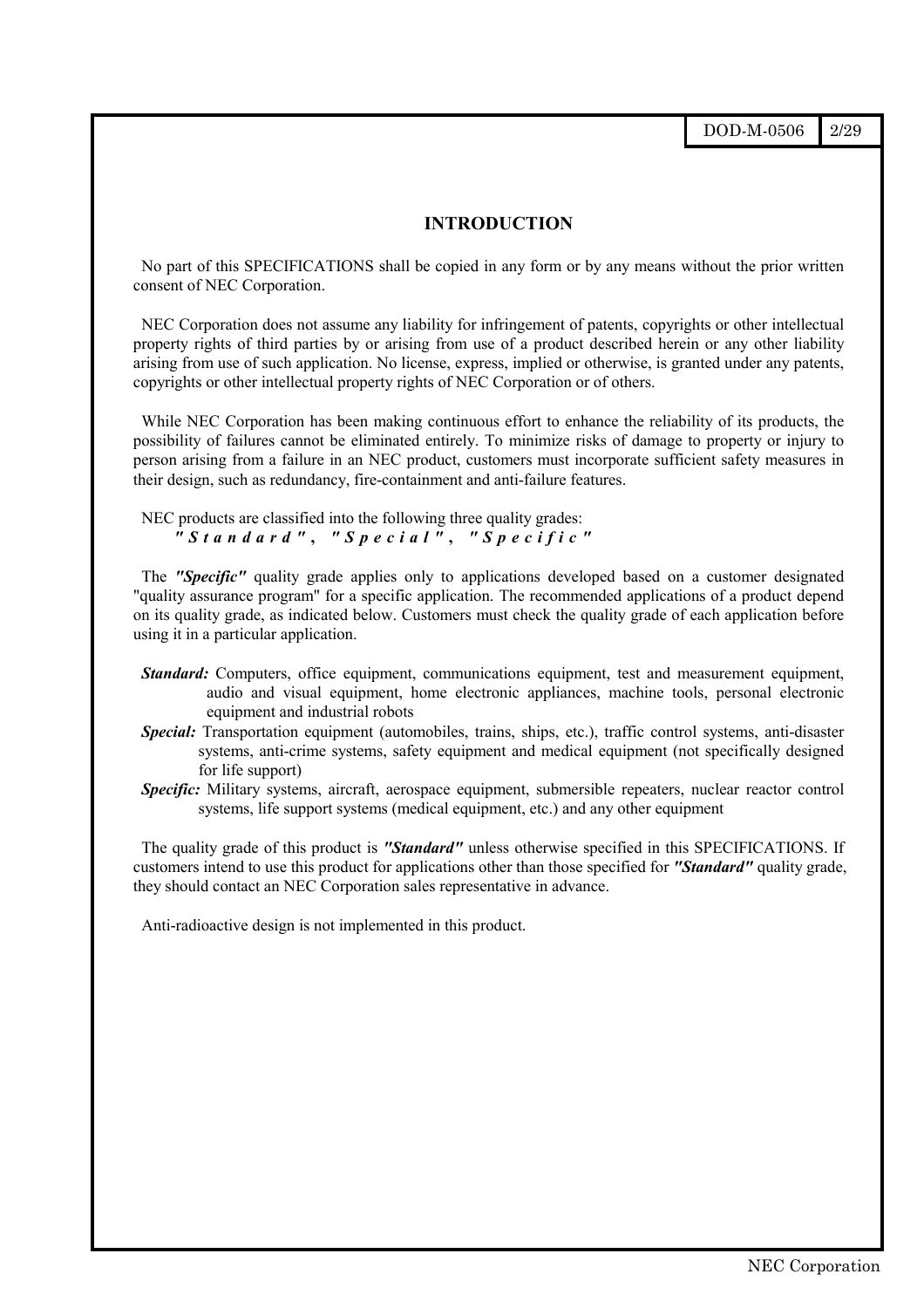$\frac{3}{29}$ DOD-M-0506

# **CONTENTS**

| 1. DESCRIPTION $P_4$ |      |
|----------------------|------|
|                      |      |
|                      | P.4  |
|                      | P.4  |
|                      | P.5  |
|                      | P.6  |
|                      | P.7  |
|                      | P.7  |
|                      | P.7  |
|                      | P.9  |
|                      | P.10 |
|                      | P.15 |
|                      | P.16 |
|                      | P.17 |
|                      | P 21 |
|                      | P 24 |
|                      | P.24 |
|                      | P.25 |
|                      |      |
|                      |      |
|                      |      |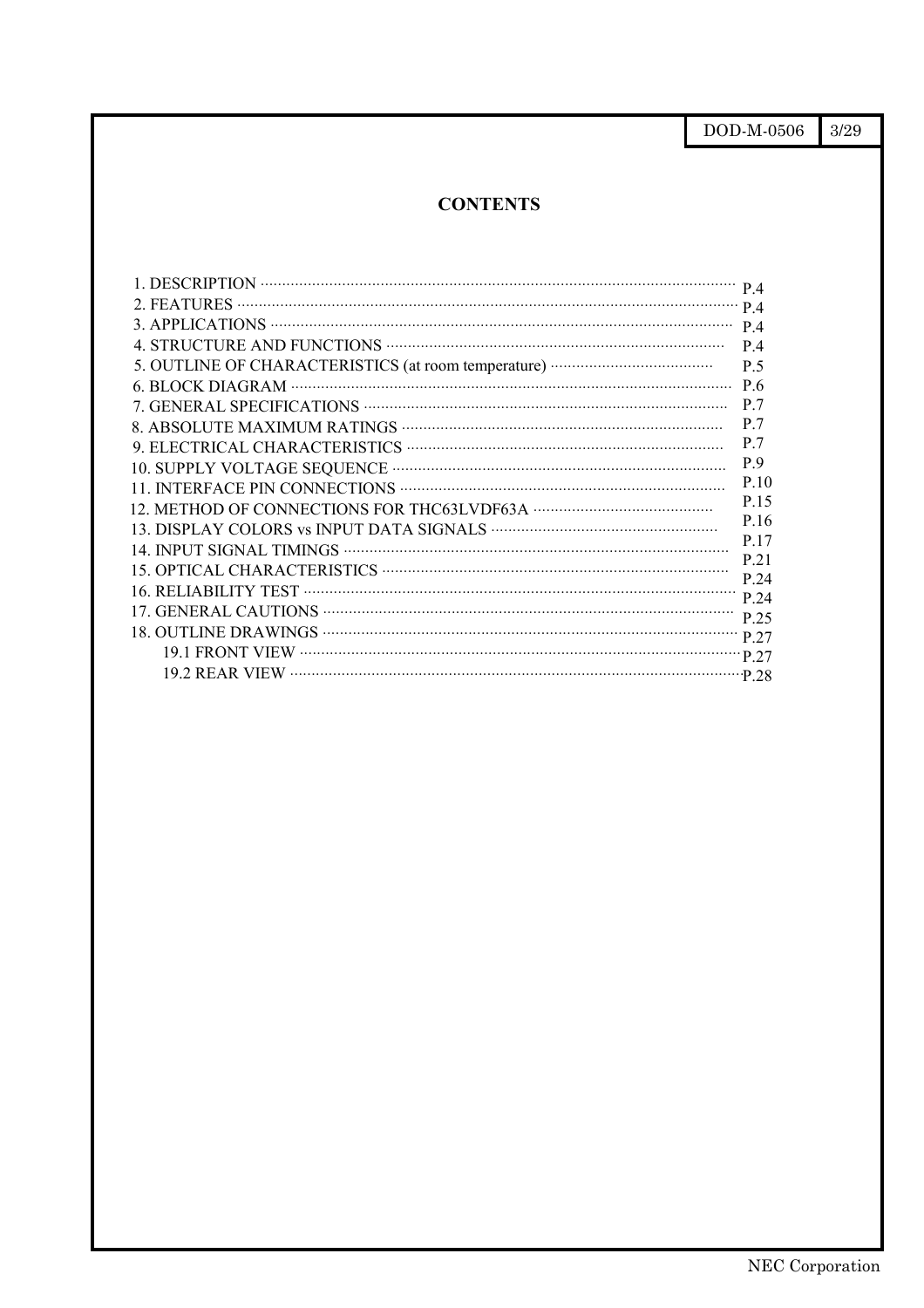#### **1. DESCRIPTION**

NL128102AC28-04 is a TFT (thin film transistor) active matrix color liquid crystal display (LCD) comprising amorphous silicon TFT attached to each signal electrode, a driving circuit and a backlight. NL128102AC28-04 has a built-in backlight with inverter.

The 46cm(18.1 Type) diagonal display area contains 1280×1024 pixels and can display 16,777,216 colors simultaneously.

#### **2. FEATURES**

- ⋅ Ultra-wide viewing angle (with lateral electric field)
- ⋅ Low reflection
- ⋅ LVDS interface (THC63LVDF84A ×2pcs, THine Electronics, Inc.)
- ⋅ High luminance and Low reflection
- ⋅ Incorporated direct type backlight (Eight lamps in a lamp unit, Inverter)
- ⋅ Replaceable lamp unit (Part No.: 181LHS05)
- ⋅ Approved by UL1950 Third Edition (File No. E170632) and CSA-C22.2 No. 950-95 (File No. E170632)

#### **3. APPLICATIONS**

- ⋅ Engineering work station, Desk-top type of PCs
- ⋅ Display terminals for control systems
- ⋅ Monitors for process controller

#### **4. STRUCTURE AND FUNCTIONS**

A color TFT (thin film transistor) LCD module is comprised of a TFT liquid crystal panel structure, LSIs for driving the TFT array, and a backlight assembly. Sandwiching liquid crystal material in the narrow gap between a TFT array glass substrate and a color filter glass substrate creates the TFT panel structure. After the driver LSIs are connected to the panel, the backlight assembly is attached to the backside of the panel.

RGB (red, green, blue) data signals from a source system are modulated into a form suitable for active matrix addressing by the onboard signal processor and sent to the driver LSIs, which in turn addresses the individual TFT, cells.

Acting as an Electro-optical switch, each TFT cell regulates light transmission from the backlight assembly when activated by the data source. By regulating the amount of light passing through the array of red, green, and blue dots, color images are created with clarity.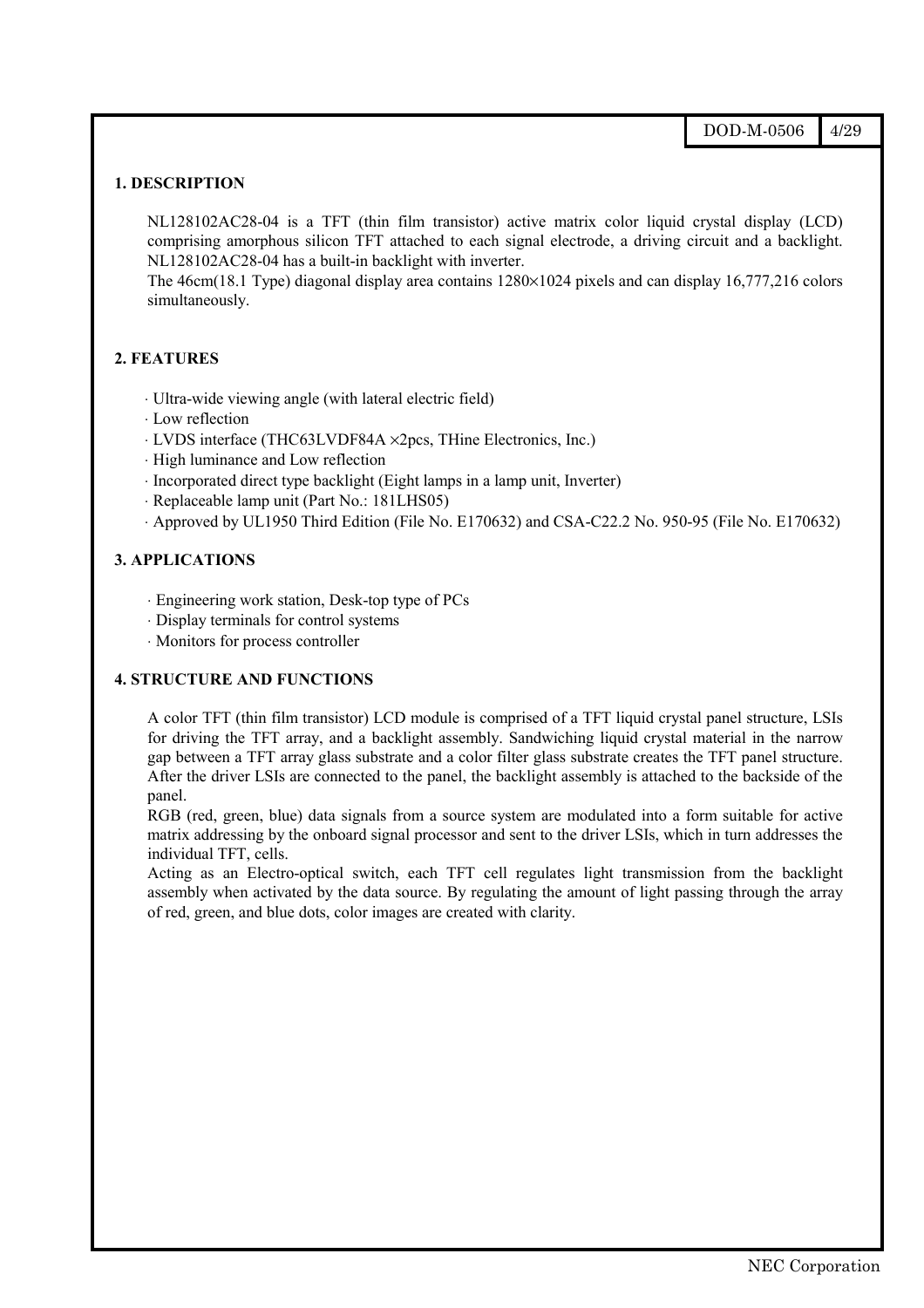|                                                         |                                                                                                                                                                                   | DOD-M-0506 | 5/29 |
|---------------------------------------------------------|-----------------------------------------------------------------------------------------------------------------------------------------------------------------------------------|------------|------|
|                                                         | 5. OUTLINE OF CHARACTERISTICS (at room temperature)                                                                                                                               |            |      |
| Display area                                            | 359.04 (H)×287.232 (V) mm                                                                                                                                                         |            |      |
| Drive system                                            | a-Si TFT active matrix                                                                                                                                                            |            |      |
| Display colors                                          | 16,777,216 colors                                                                                                                                                                 |            |      |
| Number of pixels                                        | 1280×1024                                                                                                                                                                         |            |      |
| Pixel arrangement                                       | RGB vertical stripe                                                                                                                                                               |            |      |
| Pixel pitch                                             | $0.2805(H) \times 0.2805(V)$ mm                                                                                                                                                   |            |      |
| Module size                                             | $424.0(H) \times 337.0(V) \times 38.5$ typ.(D) mm                                                                                                                                 |            |      |
| Weight                                                  | 1950 g (typ.)                                                                                                                                                                     |            |      |
| Contrast ratio                                          | $300:1$ (typ.)                                                                                                                                                                    |            |      |
| Viewing angle (more than the contrast ratio of $10:1$ ) | Horizontal: 85° (typ., left side, right side)<br>Vertical:<br>85° (typ., up side, down side)                                                                                      |            |      |
| Designed viewing direction                              | $\cdot$ Optimum grayscale ( $\gamma$ =2.2): perpendicular                                                                                                                         |            |      |
| Polarizer Pencil-hardness                               | 3 H(min., at JIS K5400)                                                                                                                                                           |            |      |
| Color gamut                                             | 60 %(typ. At center, To NTSC)                                                                                                                                                     |            |      |
| Response time                                           | 40 ms(typ.), "black" to "white"                                                                                                                                                   |            |      |
| Luminance                                               | $200 \text{ cd/m}^2(\text{typ.})$                                                                                                                                                 |            |      |
| Signal system                                           | RGB 8-bit signals, Synchronous signals (Hsync, Vsync), DE<br>2 ports LVDS interface (THC63LVDF84A x 2pcs, THine Electronics, Inc.)                                                |            |      |
| Supply voltage                                          | 12V (Logic, LCD driving), 12V (Backlight)                                                                                                                                         |            |      |
| Backlight                                               | Direct light type: Eight cold cathode fluorescent lamps with inverter<br>[Replaceable parts]<br>· Lamp holder unit Parts No.: 181LHS05<br>$\cdot$ Inverter<br>Parts No.: 181PW031 |            |      |
| Power consumption                                       | 34.2 W (typ.)                                                                                                                                                                     |            |      |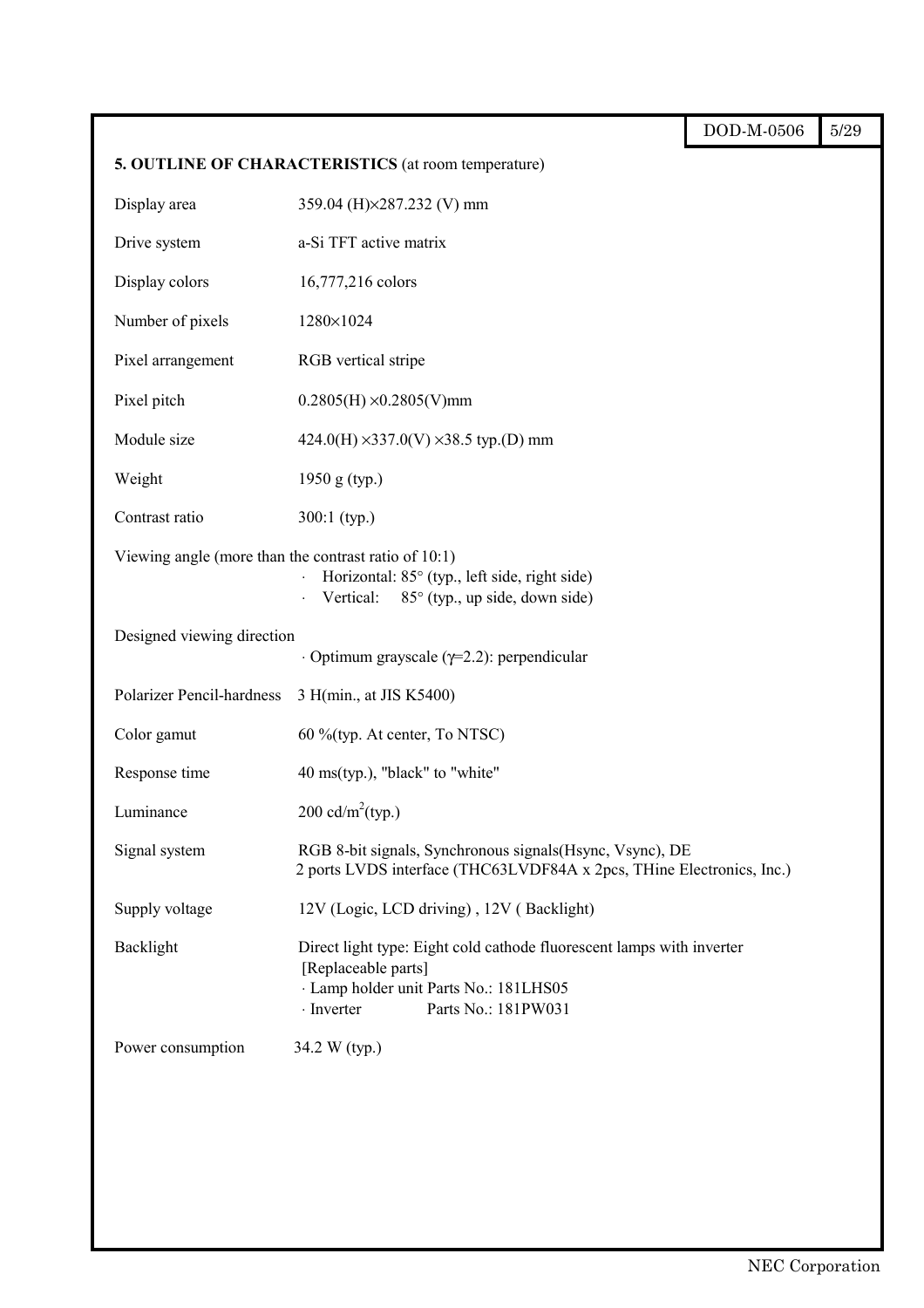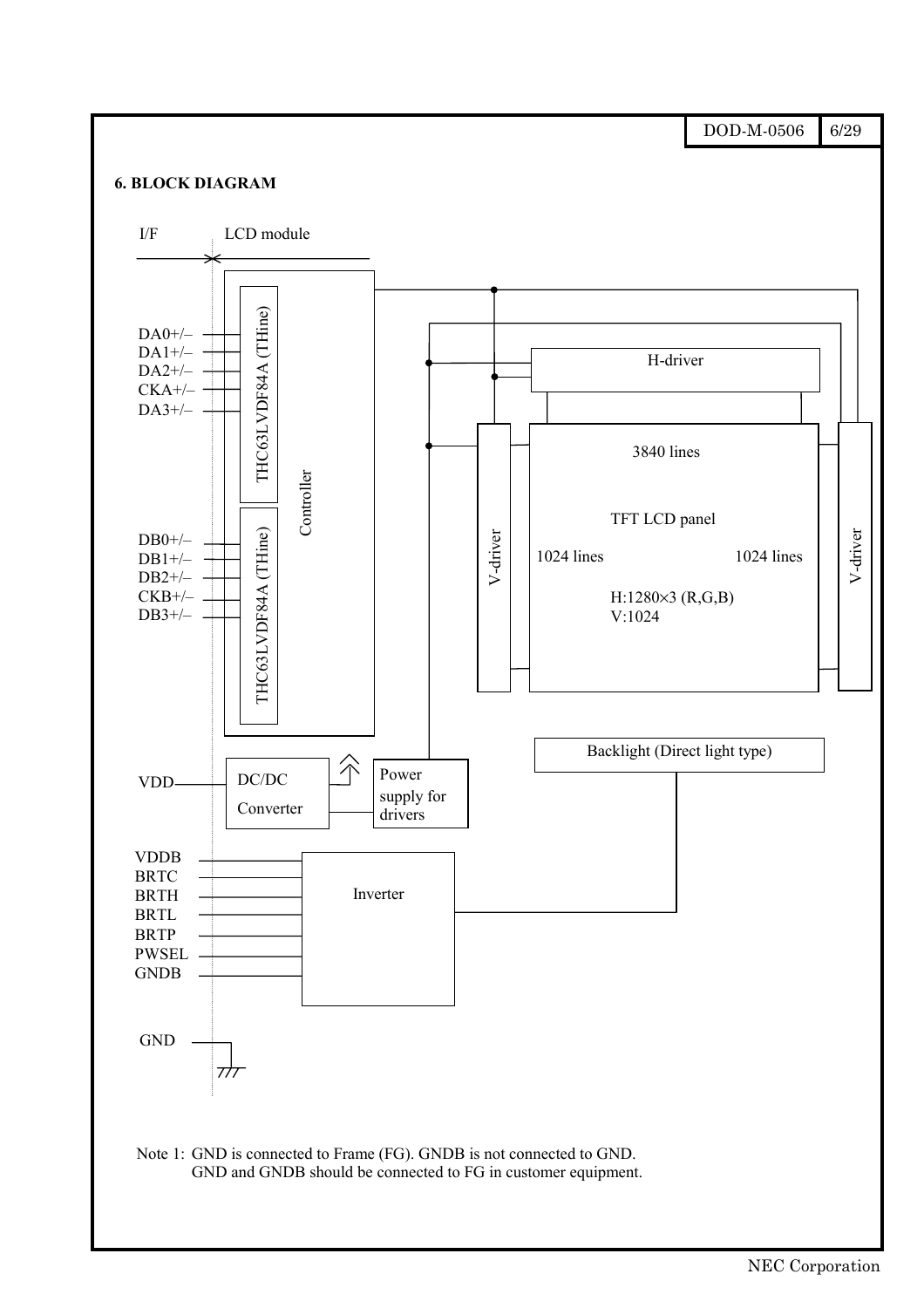# DOD-M-0506 7/29

#### **7. GENERAL SPECIFICATIONS**

| Item              | Specification                                                           | Unit  |
|-------------------|-------------------------------------------------------------------------|-------|
| Module size       | $424.0 \pm 1.0$ (H) $\times$ 337.0 $\pm$ 1.0 (V) $\times$ 40.0(max.)(D) | mm    |
| Display area      | 359.04 (H) $\times$ 287.232 (V)                                         | mm    |
| Number of pixels  | $1280$ (H) $\times$ 1024 (V)                                            | pixel |
| Dot pitch         | $0.0935$ (H) $\times$ 0.2805 (V)                                        | mm    |
| Pixel pitch       | $0.2805$ (H) $\times$ 0.2805 (V)                                        | mm    |
| Pixel arrangement | RGB (Red, Green, Blue) vertical stripe                                  |       |
| Display colors    | 16,777,216 (RGB, 8bit)                                                  | color |
| Weight            | $2050$ (max.)                                                           | g     |

# **8. ABSOLUTE MAXIMUM RATINGS**

| Parameter                                       | Symbol            | Rating              | Unit            | Remarks                                 |
|-------------------------------------------------|-------------------|---------------------|-----------------|-----------------------------------------|
|                                                 | <b>VDD</b>        | $-0.3$ to $+14.0$   | V               |                                         |
| Supply voltage                                  | <b>VDDB</b>       | $-0.3$ to $+14.0$   | V               | $Ta = 25^{\circ}C$                      |
| Logic input voltage                             | Vi                | $-0.3$ to 3.6       | V               |                                         |
| Logic input voltage<br>(backlight-logic signal) | ViBL1             | $-0.3$ to $+5.5$    | V               |                                         |
| Logic input voltage<br>(backlight-BRTL signal)  | ViBL <sub>2</sub> | $-0.3$ to $+1.5$    | V               |                                         |
| Storage temperature                             | Tst               | $-20$ to $+60$      | $\rm ^{\circ}C$ | -                                       |
| Operating temperature                           | Top               | 0 to $+55$          | $\rm ^{\circ}C$ | Module surface Note 1                   |
|                                                 |                   | $\leq 95$           | $\%$            | Ta $\leq 40^{\circ}$ C                  |
| Relative humidity<br>(RH)                       | Note 2            | $\leq 85$           | $\frac{0}{0}$   | $40^{\circ}$ C < Ta $\leq 50^{\circ}$ C |
|                                                 |                   | $\leq 70$           | $\frac{0}{0}$   | $50^{\circ}$ C < Ta $\leq 55^{\circ}$ C |
| Absolute humidity                               | Note 2            | $\leq 78$<br>Note 3 | $g/m^3$         | $Ta > 55^{\circ}C$                      |

Note 1: Measured at the display area (Including self heat)

Note 2: No condensation

Note 3: Ta=55°C, RH=70%

# **9. ELECTRICAL CHARACTERISTICS**

(1) Logic/ LCD driving

|                                  |            |        |               |        |      | $Ta = 25^{\circ}C$                         |
|----------------------------------|------------|--------|---------------|--------|------|--------------------------------------------|
| Parameter                        | Symbol     | Min.   | Typ.          | Max.   | Unit | Remarks                                    |
| Supply voltage                   | VDD        | 11.4   | 12.0          | 12.6   | V    | -                                          |
| Ripple voltage                   | Vrp        | -      |               | 100    | mV   | for VCC                                    |
| LVDS signal input<br>"L" voltage | ViL        | $-100$ |               | ٠      | mV   | $VCM=1.2V$                                 |
| LVDS signal input<br>"H" voltage | ViH        |        |               | $+100$ | mV   | VCM: Common mode<br>voltage in LVDS driver |
| Input voltage width              | Vi         |        |               | 2.4    | V    | ۰                                          |
| Common mode voltage              | <b>VCM</b> | 1.125  | 1.25          | 1.375  | V    | $Rt=100\Omega$                             |
| Terminating resistor             | Rt         | -      | 100           | ٠      | Ω    | ۰                                          |
| Supply current                   | IDD        |        | 300<br>Note 1 | 700    | mA   | $VDD=12.0V$                                |

Note 1: Checker flag pattern (in EIAJ ED-2522)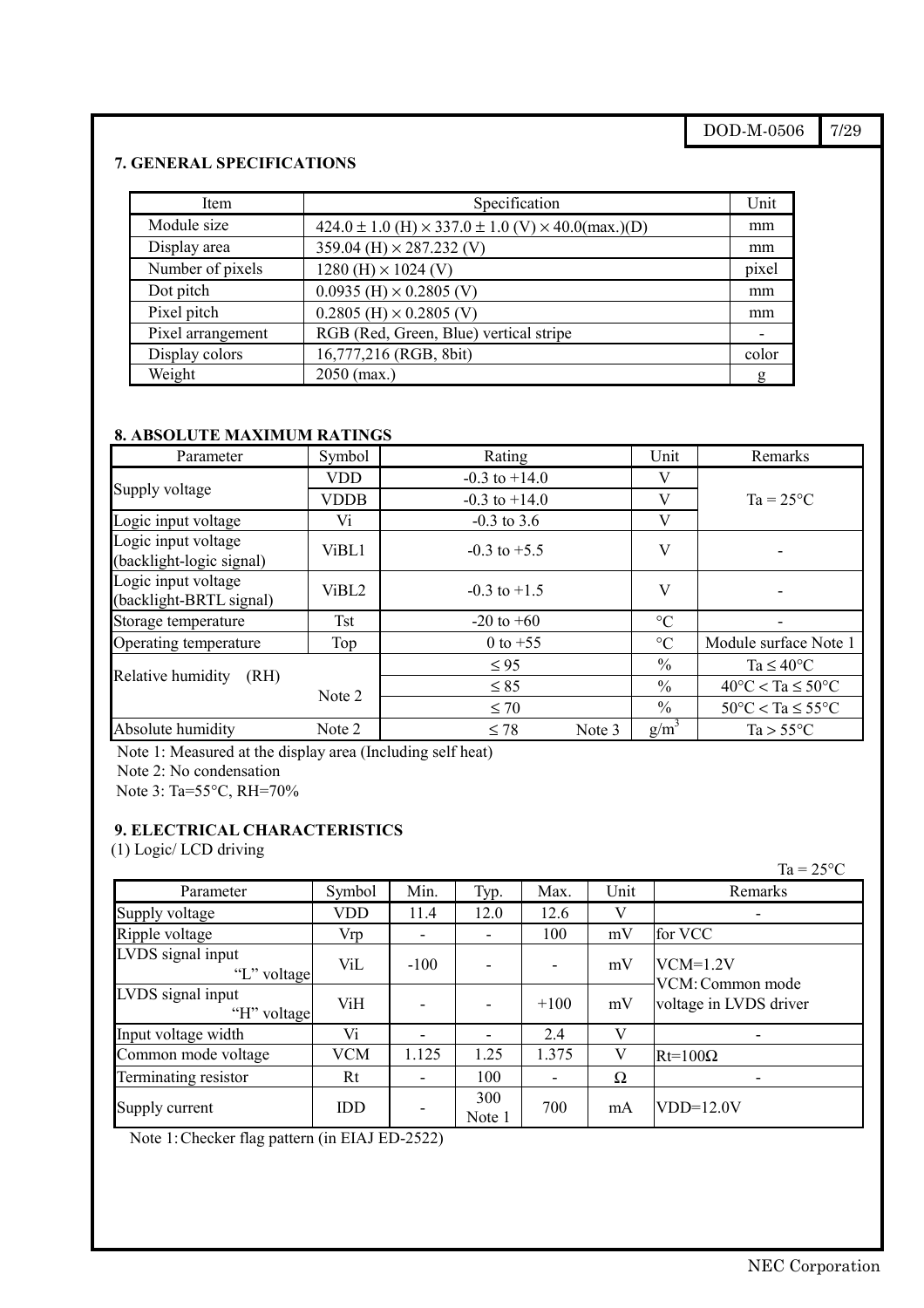|                         |             |                          |      |      |      | DOD-M-0506                          | 8/29 |
|-------------------------|-------------|--------------------------|------|------|------|-------------------------------------|------|
| (2) Backlight           |             |                          |      |      |      | $Ta = 25^{\circ}C$                  |      |
| Parameter               | Symbol      | Min.                     | Typ. | Max. | Unit | Remarks                             |      |
| Supply voltage          | <b>VDDB</b> | 11.4                     | 12.0 | 12.6 | V    |                                     |      |
| Logic input "L" voltage | ViL1        | $\Omega$                 |      | 0.6  | V    |                                     |      |
| Logic input "H" voltage | ViH1        | 2.2                      |      | 5.25 | V    | for BRTP                            |      |
| Logic input "L" voltage | ViL2        | $\Omega$                 |      | 0.8  | V    | for BRTC, BRTL                      |      |
| Logic input "H" voltage | ViH2        | 2.2                      |      | 5.25 | V    |                                     |      |
| Logic input "L" current | <b>IiL</b>  | $-1580$                  |      |      | μA   | for BRTP                            |      |
| Logic input "H" current | <b>IiH</b>  | $\overline{\phantom{a}}$ |      | 3500 | μA   |                                     |      |
| Logic input "L" current | $\rm{IiL}$  | $-810$                   |      |      | μA   |                                     |      |
| Logic input "H" current | ΙiΗ         | $\overline{\phantom{0}}$ |      | 440  | μA   | for BRTC, PWSEL                     |      |
| Supply current          | <b>IDDB</b> | ۳                        | 2550 | 3500 | mA   | $VDDB=12.0V$<br>(at max. luminance) |      |



minimum luminance control : 20% Luminance control frequency: 237 to 273 Hz 255Hz(typ.)

#### (3) Fuse

| Supply voltage | Part No.        | Supplier    | Ratings | Remarks                                 |
|----------------|-----------------|-------------|---------|-----------------------------------------|
| VDD            | CCP2E40         | <b>KOA</b>  | .6A     | -                                       |
| <b>VDDB</b>    | $\circ$ R429005 | Littel fuse | 5Α      |                                         |
|                | 2 MMCT 5A       | SOC         | 5Α      | $\circled{1}$ or $\circled{2}$ is used. |

#### (4) Ripple of supply voltage

|                  | /DD                        | VDDB            |  |  |
|------------------|----------------------------|-----------------|--|--|
| Supply voltage   | (for logic and LCD driver) | (for backlight) |  |  |
| Acceptable range | $\leq 100$ mVp-p           | $\leq$ 200mVp-p |  |  |

Note 1:The acceptable range of ripple voltage includes spike noise.

### Example of the power supply connection



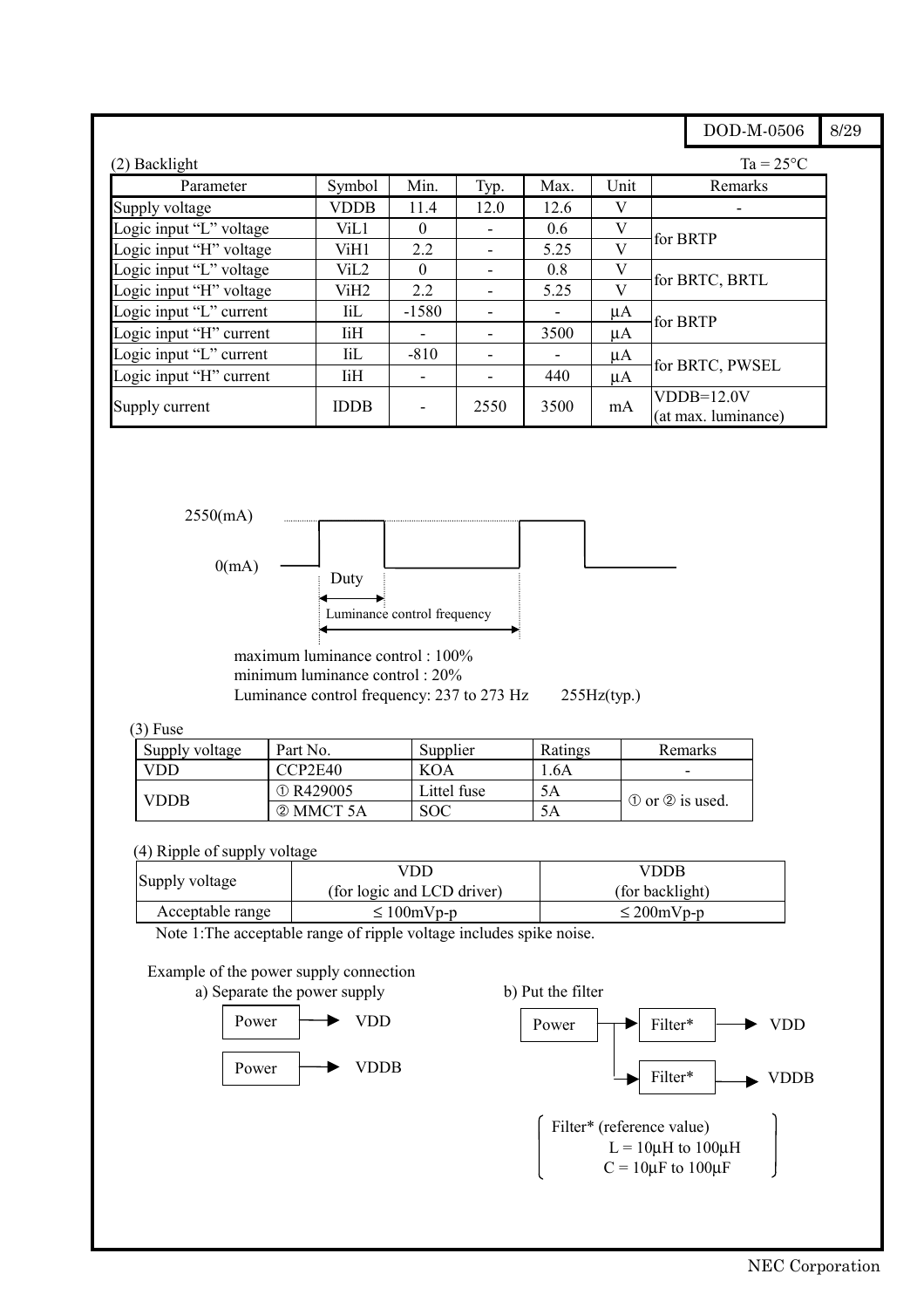

- \*3 The backlight ON/OFF (BRTC signal) should be controlled while logic signals are supplied. The backlight power supply (VDDB) is not related to the power supply sequence. However, unstable data will be displayed when the backlight power is turned ON with no logic signals
- \*4 12V for backlight should be started up within 800ms, otherwise, the protection circuit makes the backlight turn off.
- \*5 The backlight is turned off with safety circuit, when "L" period of BRTP signal is input more than 50 ms. \*6 Do not input "H" PWSEL, when VDDB is 0V or BRTC is "L".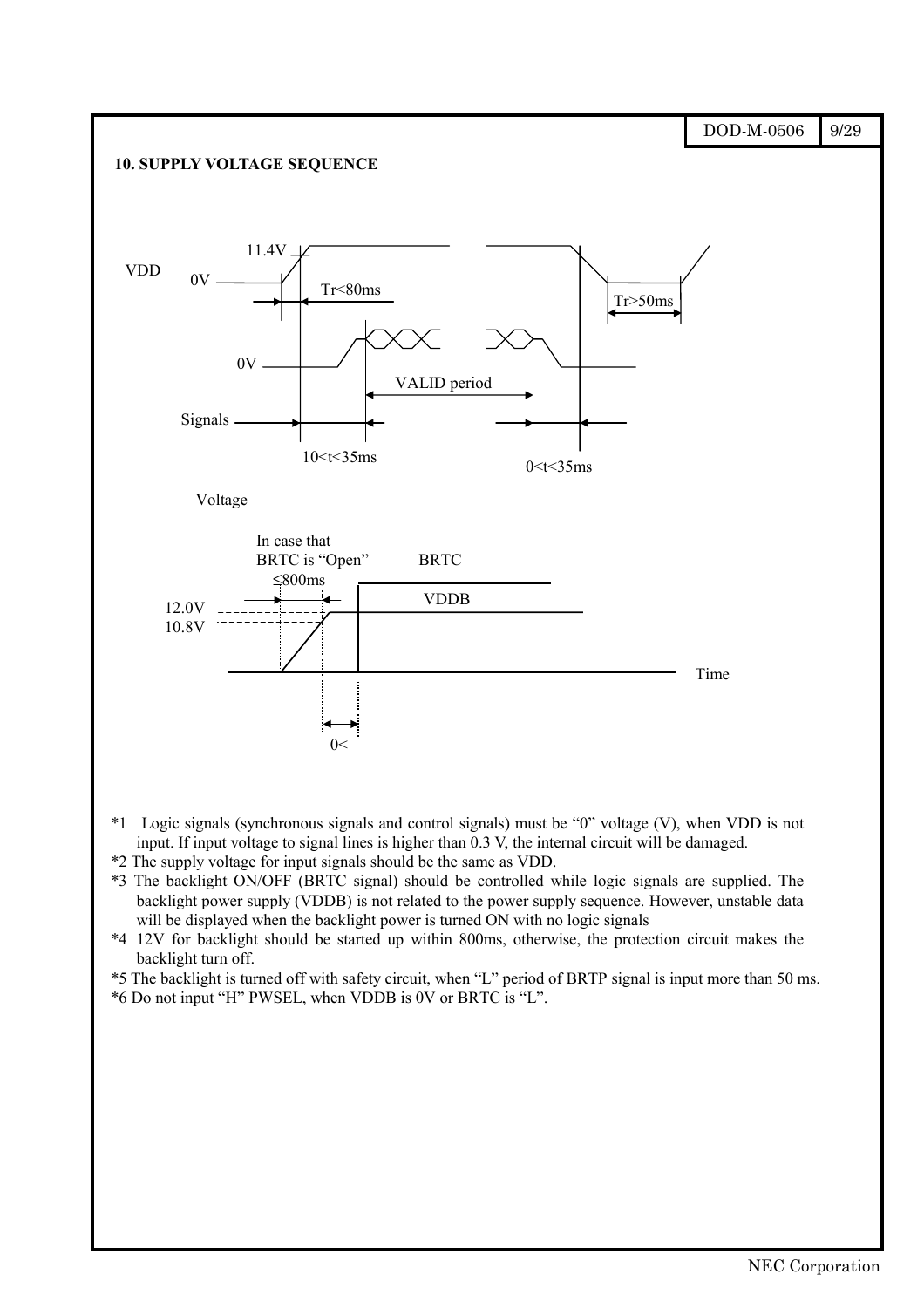|                |                   |                                              |                                 | DOD-M-0506 | 10/29 |  |
|----------------|-------------------|----------------------------------------------|---------------------------------|------------|-------|--|
|                |                   | <b>11. INTERFACE PIN CONNECTIONS</b>         |                                 |            |       |  |
|                |                   | (1) Interface connector for signal and power |                                 |            |       |  |
|                |                   |                                              |                                 |            |       |  |
| CN1            |                   |                                              |                                 |            |       |  |
| Part No.       |                   | $: 53780 - 2010$                             |                                 |            |       |  |
|                | Adaptable socket  | $: 51146 - 2000$                             |                                 |            |       |  |
| Supplier       |                   | : Molex Incorporated.                        |                                 |            |       |  |
| Pin No.        | Symbol            | Signal type                                  | Function                        |            |       |  |
|                | N.C.              | Non-Connection                               |                                 |            |       |  |
| $\overline{2}$ | N.C.              |                                              | Keep the terminal open          |            |       |  |
| $\overline{3}$ | <b>GND</b>        | Ground<br>Connect to system ground           |                                 |            |       |  |
| 4              | <b>GND</b>        |                                              |                                 |            |       |  |
| 5              | DA0-              |                                              |                                 |            |       |  |
| 6              | $DA0+$            |                                              | Odd pixel Data0<br>(LVDS level) |            |       |  |
| $\overline{7}$ | <b>GND</b>        | Ground                                       | Connect to system ground        |            |       |  |
| 8              | $DA1-$            |                                              | Odd pixel data input1           |            |       |  |
| 9              | $DA1+$            | Odd pixel Data1                              | (LVDS level)                    |            |       |  |
| 10             | <b>GND</b>        | Ground                                       | Connect to system ground        |            |       |  |
| 11             | DA <sub>2</sub> - |                                              | Odd pixel data input2           |            |       |  |
| 12             | $DA2+$            | Odd pixel Data2                              | (LVDS level)                    |            |       |  |
| 13             | <b>GND</b>        | Ground                                       | Connect to system ground        |            |       |  |
| 14             | CKA-              |                                              | Odd pixel clock input           |            |       |  |
| 15             | $CKA+$            | Odd pixel Clock                              | (LVDS level)                    |            |       |  |
| 16             | <b>GND</b>        | Ground                                       | Connect to system ground        |            |       |  |
| 17             | DA3-              |                                              | Odd pixel data input3           |            |       |  |
| 18             | $DA3+$            | Odd pixel Data3                              | (LVDS level)                    |            |       |  |
| 19             | <b>GND</b>        | Ground                                       | Connect to system ground        |            |       |  |
| 20             | N.C.              | Non-Connection                               | Keep the terminal open          |            |       |  |

Note 1: GND is signal ground for logic and LCD driving. GND is connected to FG. Note 2: Connect all pins (except 1,2 and 20) to avoid noise issue. Use 100Ω twist pair wires for the Cable.

CN1: Figure from socket view

$$
\begin{array}{|c|c|c|c|c|}\n\hline\n1 & 2 & \dots & 19 & 20\n\end{array}
$$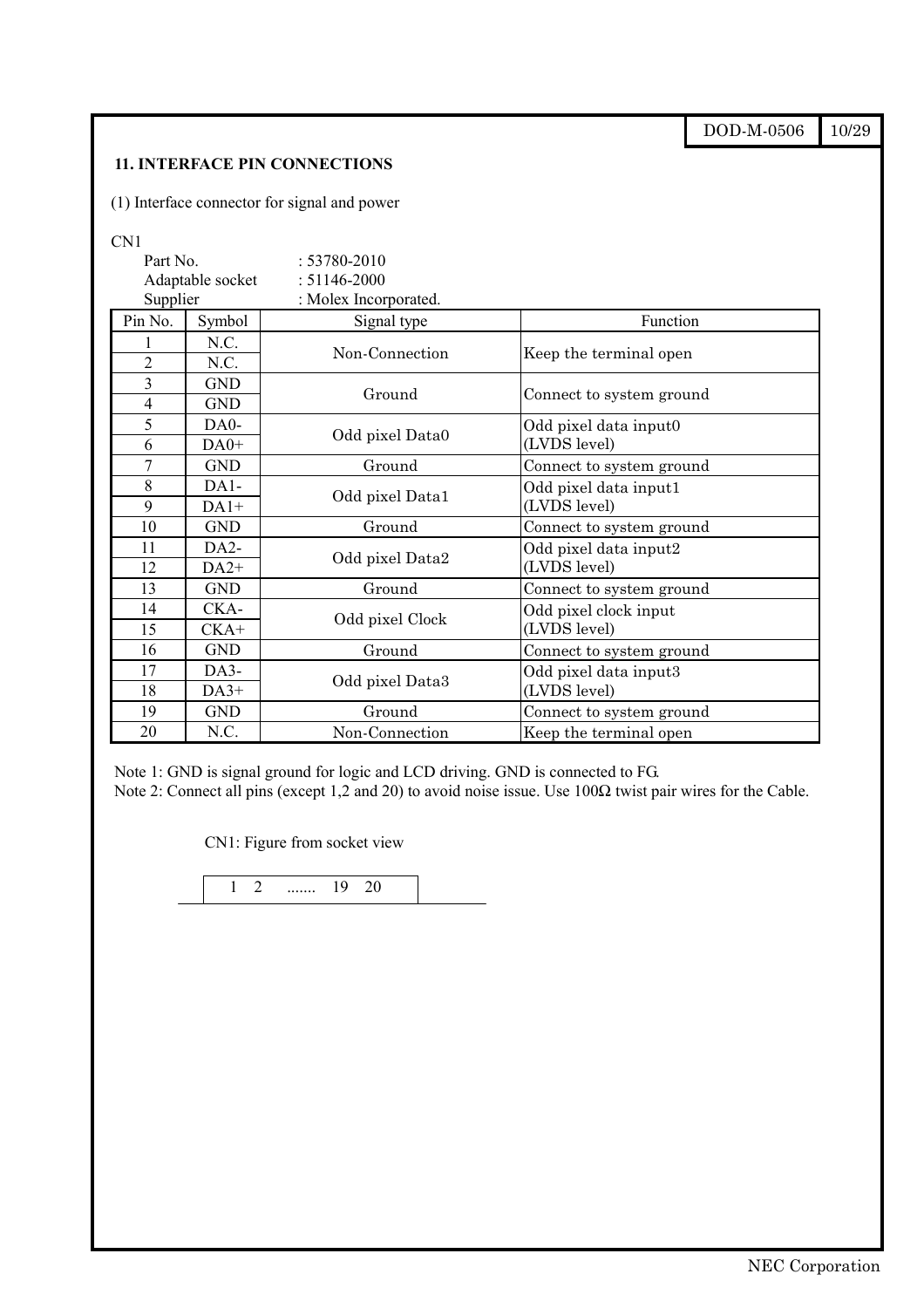|                |                   |                                                            |                          | DOD-M-0506 | 11/29 |  |  |
|----------------|-------------------|------------------------------------------------------------|--------------------------|------------|-------|--|--|
| CN2            |                   |                                                            |                          |            |       |  |  |
| Part No.       |                   | $: 53780 - 3010$                                           |                          |            |       |  |  |
|                | Adaptable socket  | $: 51146 - 3000$                                           |                          |            |       |  |  |
| Supplier       |                   | : Molex Incorporated.                                      |                          |            |       |  |  |
| Pin No.        | Symbol            | Signal type                                                | Function                 |            |       |  |  |
| 1              | N.C.              |                                                            |                          |            |       |  |  |
| $\overline{2}$ | N.C.              | Non-Connection                                             | Keep the terminal open   |            |       |  |  |
| 3              | <b>GND</b>        | Ground                                                     |                          |            |       |  |  |
| $\overline{4}$ | <b>GND</b>        |                                                            | Connect to system ground |            |       |  |  |
| 5              | DB <sub>0</sub> - | Even Pixel Data0                                           | Even pixel data input0   |            |       |  |  |
| 6              | $DB0+$            |                                                            | (LVDS level)             |            |       |  |  |
| $\overline{7}$ | <b>GND</b>        | Ground                                                     | Connect to system ground |            |       |  |  |
| 8              | DB1-              | Even Pixel Data1                                           | Even pixel data input1   |            |       |  |  |
| 9              | $DB1+$            |                                                            | (LVDS level)             |            |       |  |  |
| 10             | <b>GND</b>        | Ground                                                     | Connect to system ground |            |       |  |  |
| 11             | DB <sub>2</sub> - | Even pixel data input2<br>Even Pixel Data2<br>(LVDS level) |                          |            |       |  |  |
| 12             | $DB2+$            |                                                            |                          |            |       |  |  |
| 13             | <b>GND</b>        | Ground                                                     | Connect to system ground |            |       |  |  |
| 14             | CKB-              | <b>Even Pixel Clock</b>                                    | Even pixel clock input   |            |       |  |  |
| 15             | $CKB+$            |                                                            | (LVDS level)             |            |       |  |  |
| 16             | <b>GND</b>        | Ground                                                     | Connect to system ground |            |       |  |  |
| 17             | DB3-              | Even Pixel Data3                                           | Even pixel data input3   |            |       |  |  |
| 18             | $DB3+$            |                                                            | (LVDS level)             |            |       |  |  |
| 19             | <b>GND</b>        | Ground                                                     | Connect to system ground |            |       |  |  |
| 20             | Reserved          |                                                            |                          |            |       |  |  |
| 21             | Reserved          | Reserved                                                   | Keep the terminal open   |            |       |  |  |
| 22             | Reserved          |                                                            |                          |            |       |  |  |
| 23             | Reserved          |                                                            |                          |            |       |  |  |
| 24             | <b>GND</b>        |                                                            |                          |            |       |  |  |
| 25             | <b>GND</b>        | Ground                                                     | Connect to system ground |            |       |  |  |
| 26             | <b>GND</b>        |                                                            |                          |            |       |  |  |
| 27             | N.C.              | Non-Connection                                             | Keep the terminal open   |            |       |  |  |
| 28             | <b>VDD</b>        |                                                            |                          |            |       |  |  |
| 29             | <b>VDD</b>        | $+12V$ Power Supply                                        | $12V + 5%$               |            |       |  |  |
| 30             | <b>VDD</b>        |                                                            |                          |            |       |  |  |

Note 1: GND is signal ground for logic and LCD driving. GND is connected to FG. Note 2: Connect all pins (except 1,2,20-23,27) to avoid noise issue. Use 100Ω twist pair wires for the cable.

CN2: Figure from socket view

1 2 ....... 29 30

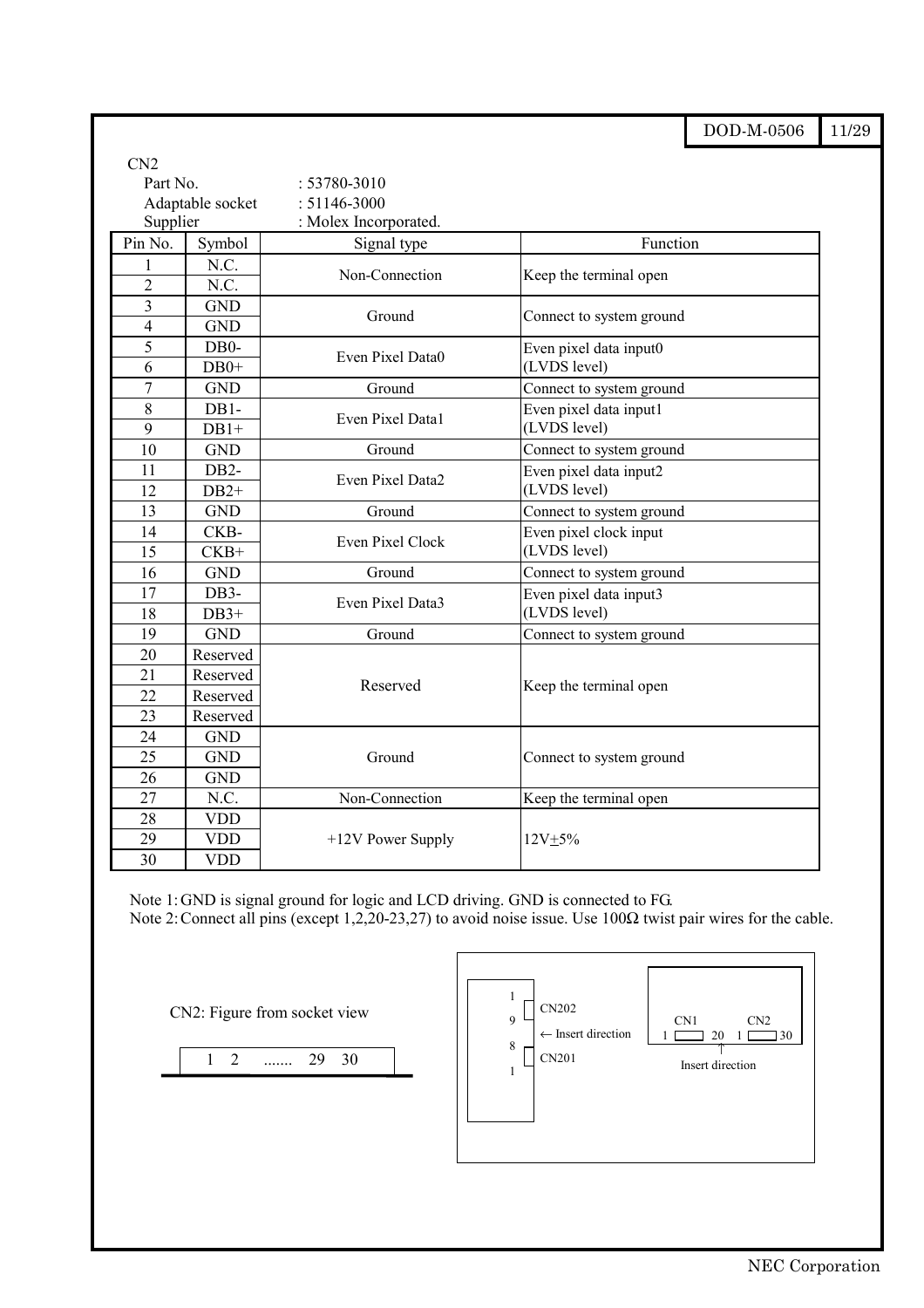|                                  |                            |                                                               |                                                               | DOD-M-0506                                                  | 12/29 |  |
|----------------------------------|----------------------------|---------------------------------------------------------------|---------------------------------------------------------------|-------------------------------------------------------------|-------|--|
| (2) Connector for backlight unit |                            |                                                               |                                                               |                                                             |       |  |
| <b>CN201</b>                     |                            |                                                               |                                                               |                                                             |       |  |
| Part No.                         |                            | : $DF3-8P-2H$                                                 |                                                               |                                                             |       |  |
| Adaptable socket                 |                            | : DF3-8S-2C                                                   |                                                               |                                                             |       |  |
| Supplier                         |                            | : HIROSE ELECTRIC CO., LTD.                                   |                                                               |                                                             |       |  |
| Pin No.                          | Symbol                     | Signal type                                                   | Function                                                      |                                                             |       |  |
| 1                                | <b>GNDB</b>                |                                                               |                                                               |                                                             |       |  |
| $\overline{2}$                   | <b>GNDB</b>                |                                                               |                                                               |                                                             |       |  |
| 3                                | <b>GNDB</b>                | Ground for backlight                                          | Note 1                                                        |                                                             |       |  |
| 4                                | <b>GNDB</b>                |                                                               |                                                               |                                                             |       |  |
| 5                                | <b>VDDB</b>                |                                                               |                                                               |                                                             |       |  |
| 6                                | <b>VDDB</b>                |                                                               |                                                               |                                                             |       |  |
| 7                                | <b>VDDB</b>                | 12V power supply                                              | $+12V \pm 5\%$                                                |                                                             |       |  |
| 8                                | <b>VDDB</b>                |                                                               |                                                               |                                                             |       |  |
|                                  |                            | Note 1: GNDB is not connected to FG.                          |                                                               |                                                             |       |  |
|                                  |                            | GND and GNDB should be connected to FG in customer equipment. |                                                               |                                                             |       |  |
|                                  |                            |                                                               | CN201: Figure from socket view                                |                                                             |       |  |
|                                  |                            |                                                               |                                                               |                                                             |       |  |
|                                  |                            |                                                               | $1\quad 2$                                                    | $7\overline{ }$<br>8<br>$\ldots$                            |       |  |
|                                  |                            |                                                               |                                                               |                                                             |       |  |
| <b>CN202</b>                     |                            |                                                               |                                                               |                                                             |       |  |
| Part No.                         |                            | : IL-Z-9PL1-SMTY                                              |                                                               |                                                             |       |  |
| Adaptable socket                 |                            | : IL-Z-9S-S125C3                                              |                                                               |                                                             |       |  |
| Supplier                         |                            | : Japan Aviation Electronics Industry Limited (JAE)           |                                                               |                                                             |       |  |
| Pin No.                          | Symbol                     | Signal type                                                   | Function                                                      |                                                             |       |  |
|                                  | <b>GNDB</b>                |                                                               |                                                               |                                                             |       |  |
| $\overline{2}$                   |                            | Ground for backlight                                          | Note 1                                                        |                                                             |       |  |
|                                  | N.C.                       |                                                               |                                                               |                                                             |       |  |
| 3                                | N.C.                       | Non-Connection                                                | Keep the terminal open                                        |                                                             |       |  |
| 4                                | <b>BRTC</b>                | Backlight ON/OFF control signal                               | "H" or "Open" :Backlight on<br>$\lq\lq L$ "<br>:Backlight off |                                                             |       |  |
| 5                                | <b>BRTH</b>                |                                                               |                                                               |                                                             |       |  |
| 6                                |                            | Luminance control signal-1                                    | Note 2                                                        |                                                             |       |  |
| 7                                | <b>BRTL</b><br><b>BRTP</b> | Luminance control signal-1                                    | Note 3                                                        |                                                             |       |  |
|                                  |                            | Luminance control signal-2                                    |                                                               |                                                             |       |  |
| 8                                | <b>GNDB</b>                | Ground for backlight                                          | Note 1                                                        |                                                             |       |  |
|                                  |                            |                                                               | "H" or "Open" : Variable resistor control                     |                                                             |       |  |
| 9                                | <b>PWSEL</b>               | Luminance control select signal                               | $\lq\lq L$ "                                                  | or voltage control (note 2)<br>:BRTP signal control(note 3) |       |  |

GND and GNDB should be connected to FG in customer equipment.

CN202: Figure from socket view

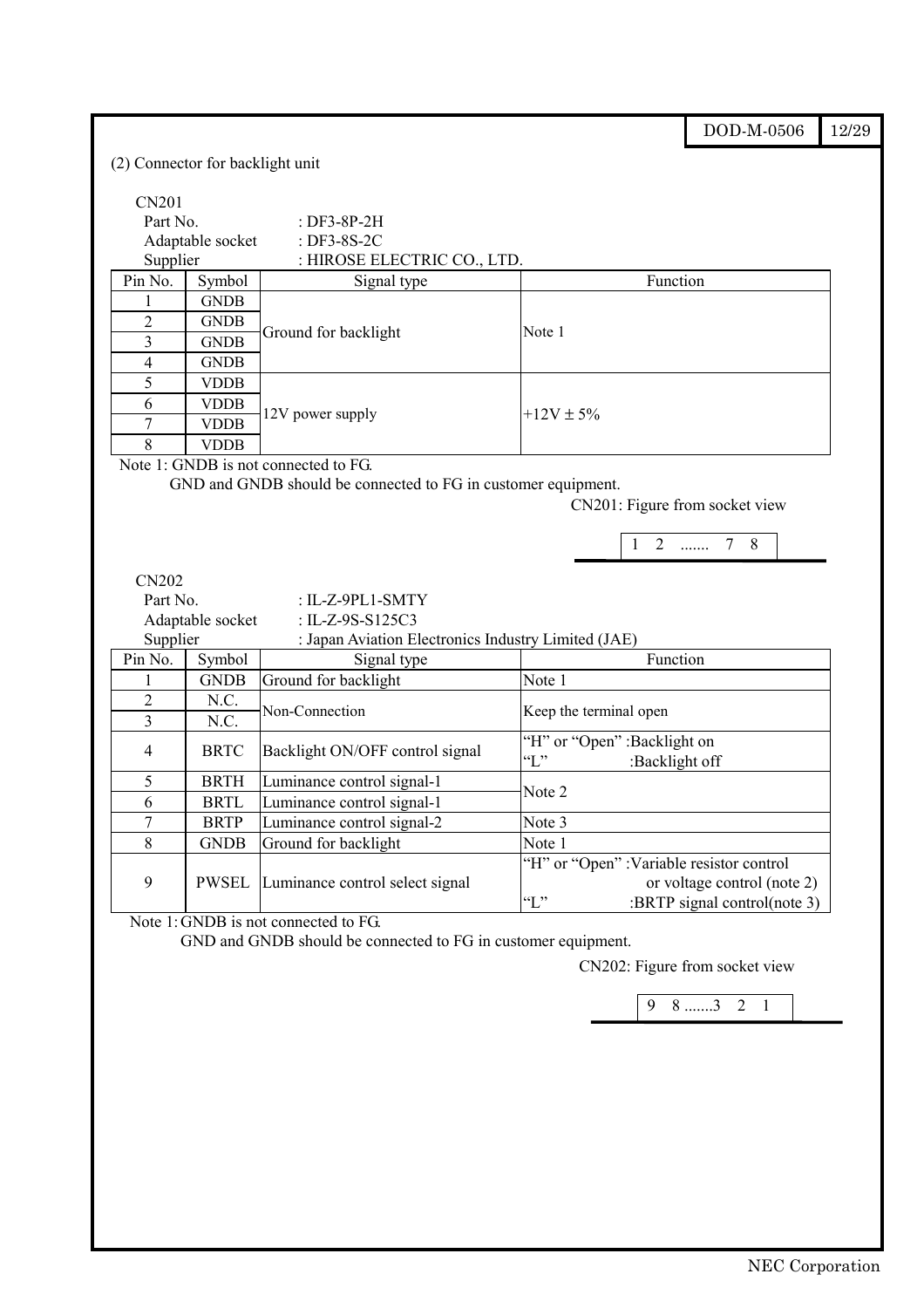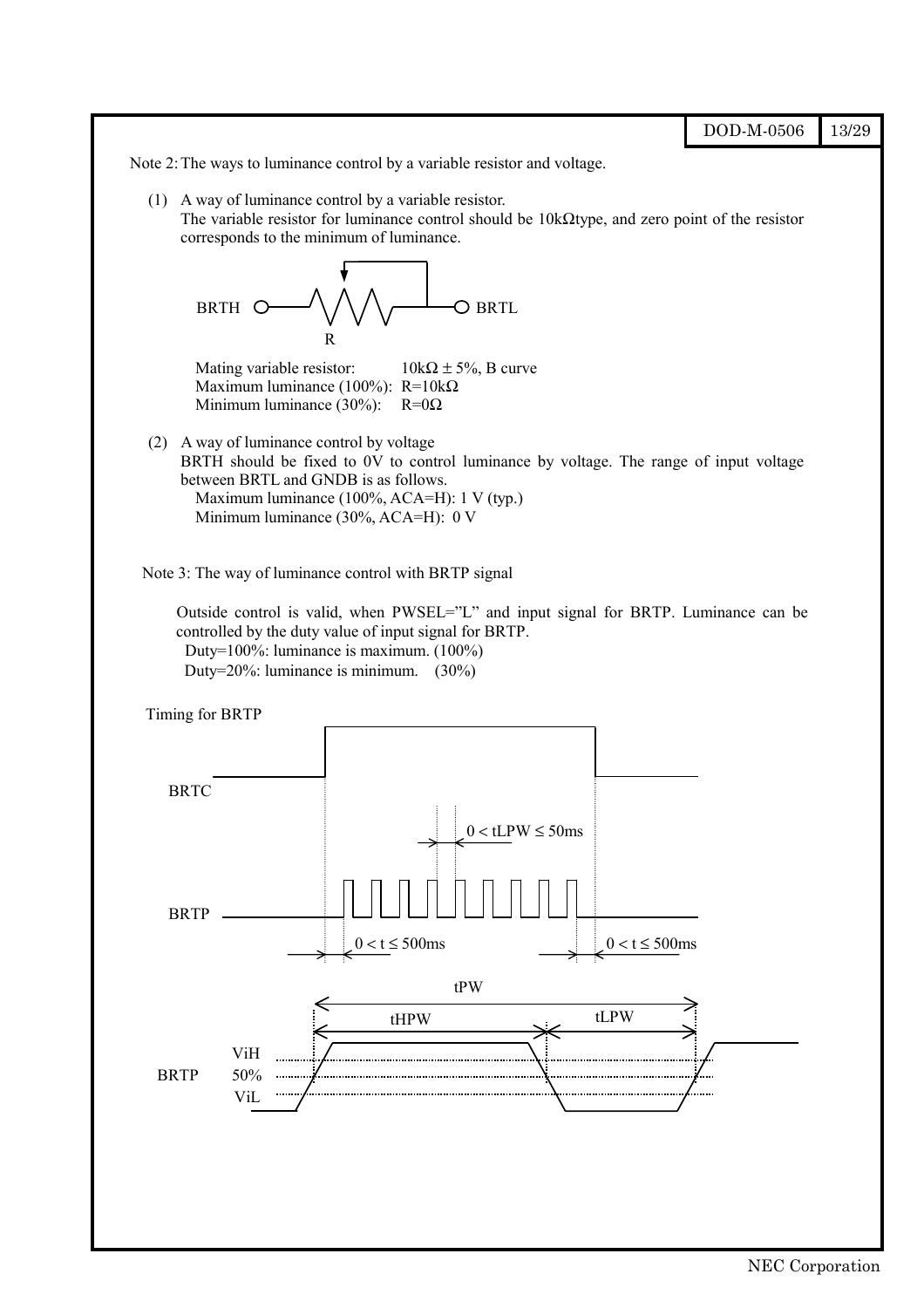# DOD-M-0506 14/29

| <b>Parameter</b> | <b>Symbol</b> | Min. | Typ.                     | Max.           | Unit          | <b>Remarks</b>                       |
|------------------|---------------|------|--------------------------|----------------|---------------|--------------------------------------|
| Frequency        | 1/tPW         | 185  |                          | 325            | Hz            | Note 1                               |
| "L" period       | tLPW          | ٠    | $\overline{\phantom{a}}$ | 50             | ms            | Note 2                               |
| Pulse-width      | tHPW/tPW      | 20   | $\overline{\phantom{a}}$ | 100            | $\%$          | luminance<br>at<br>max.<br>$(100\%)$ |
| Luminance ratio  |               | ۰    | 30 to 100                | $\overline{a}$ | $\frac{0}{0}$ |                                      |
|                  | ViL           |      |                          | 0.8            |               |                                      |
| Input voltage    | ViH           | 2.0  |                          | 5.25           |               | ٠                                    |

Note 1: Regarding set up for frequency, refer to the below method.

Set up frequency = Vsync frequency  $\times$  (n+0.25) or (n+0.75)

Adopt the frequency evaluating the display quality, because the display will be disturbed depend on frequency.

Note 2: The protection circuit makes the backlight turns off, when tLPW is more than 50ms.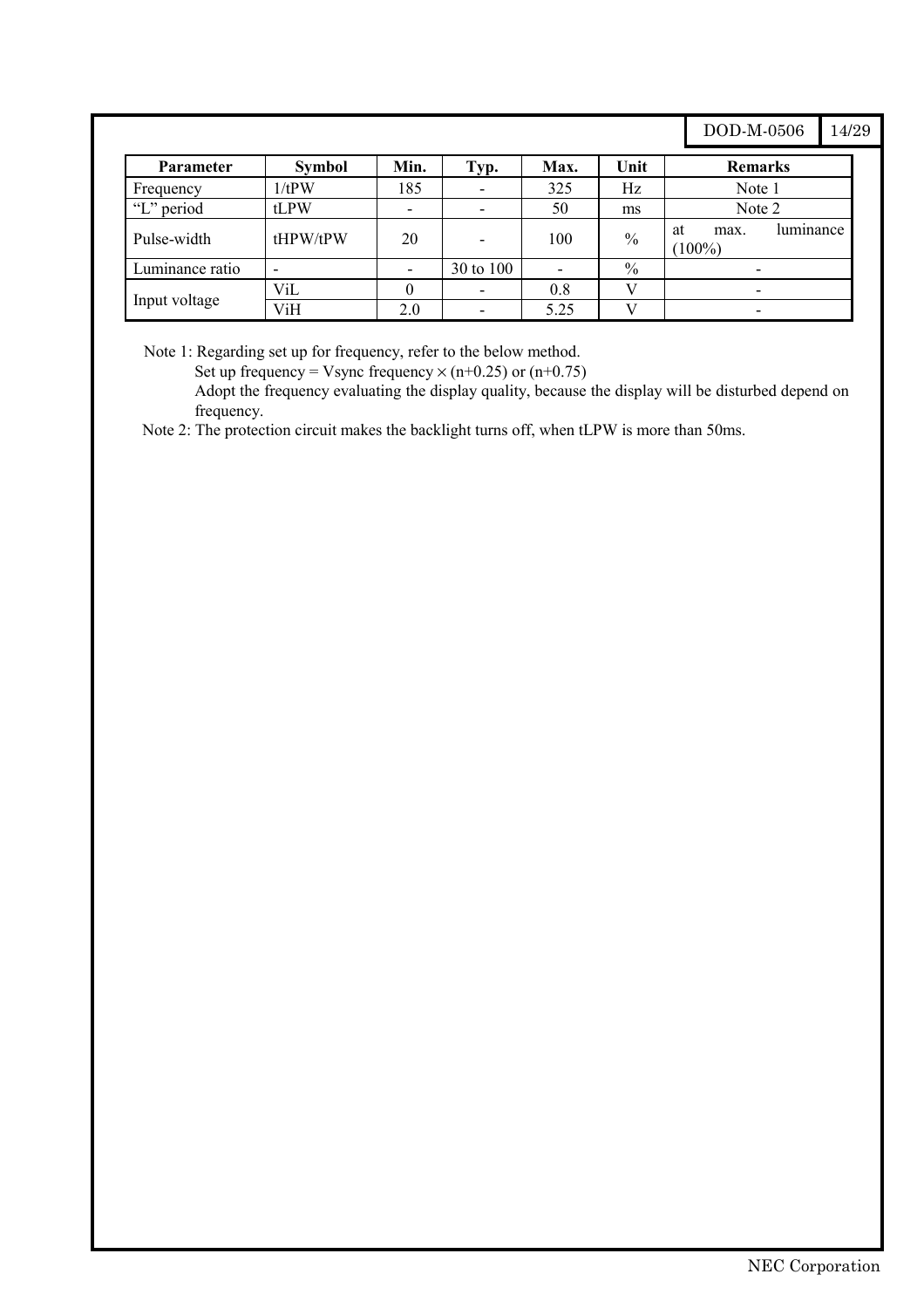|            |                  |               |                  | 12. METHOD OF CONNECTION FOR THC63LVDF83A |                          |                 |               |                  |                      |               |     |                 |                  |                  |               |                     |  |
|------------|------------------|---------------|------------------|-------------------------------------------|--------------------------|-----------------|---------------|------------------|----------------------|---------------|-----|-----------------|------------------|------------------|---------------|---------------------|--|
|            |                  |               |                  |                                           | System side $\leftarrow$ |                 |               | ▶                |                      |               |     | LCD module side |                  |                  |               |                     |  |
|            |                  |               |                  | <b>TRANSMITTER</b>                        |                          |                 |               |                  | I/F CN               |               |     |                 | <b>RECIEVER</b>  |                  |               | <b>INPUT</b> to LCD |  |
|            |                  |               | pin              | THC63LVDF83A                              |                          | pin             |               | pin              | CN1                  |               | pin |                 | THC63LVDF84A     | pin              |               |                     |  |
| Odd pixel  | RA <sub>2</sub>  | $\rightarrow$ | 51               | TA <sub>0</sub>                           |                          |                 |               | 1                | NC                   |               |     |                 | RA0              | 27               | $\rightarrow$ | RA <sub>2</sub>     |  |
| data and   | RA3              | $\rightarrow$ | 52               | TA1                                       |                          |                 |               | $\overline{2}$   | NC                   |               |     |                 | RA1              | 29               | $\rightarrow$ | RA3                 |  |
| control    | RA4              | $\rightarrow$ | 54               | TA <sub>2</sub>                           |                          |                 |               | 3                | <b>GND</b>           |               |     |                 | RA <sub>2</sub>  | 30               | $\rightarrow$ | RA4                 |  |
| signal     | RA5              | $\rightarrow$ | 55               | TA3                                       |                          |                 |               | $\overline{4}$   | <b>GND</b>           |               |     |                 | RA3              | 32               | $\rightarrow$ | RA5                 |  |
|            | RA6              | $\rightarrow$ | 56               | TA4                                       | TA-                      | 48              |               | $\sqrt{5}$       | DA0-                 | $\rightarrow$ | 9   | RA-             | RA4              | 33               | $\rightarrow$ | RA6                 |  |
|            |                  |               | $\mathbf{3}$     | TA5                                       |                          | 47              | $\rightarrow$ |                  |                      |               | 10  |                 |                  | 35               |               |                     |  |
|            | RA7              | $\rightarrow$ |                  |                                           | $TA+$                    |                 | $\rightarrow$ | 6                | DA0+                 | $\rightarrow$ |     | $RA+$           | RA5              |                  | $\rightarrow$ | RA7                 |  |
|            | GA <sub>2</sub>  | $\rightarrow$ | $\overline{4}$   | TA6                                       |                          |                 |               | $\overline{7}$   | <b>GND</b>           |               |     |                 | RA6              | 37               | $\rightarrow$ | GA <sub>2</sub>     |  |
|            | GA3              | $\rightarrow$ | 6                | TB <sub>0</sub>                           | TB-                      | 46              | $\rightarrow$ | 8                | DA1-                 | $\rightarrow$ | 11  | RB-             | R <sub>B</sub> 0 | 38               | $\rightarrow$ | GA3                 |  |
|            | GA4              | $\rightarrow$ | $\tau$           | TB1                                       | $TB+$                    | 45              | $\rightarrow$ | 9                | $DA1+$               | $\rightarrow$ | 12  | $RB+$           | RB1              | 39               | $\rightarrow$ | GA4                 |  |
|            | GA5              | $\rightarrow$ | -11              | TB <sub>2</sub>                           |                          |                 |               | 10               | $\operatorname{GND}$ |               |     |                 | R <sub>B2</sub>  | 43               | $\rightarrow$ | GA5                 |  |
|            | GA6              | $\rightarrow$ | 12               | TB <sub>3</sub>                           | TC-                      | 42              | $\rightarrow$ | 11               | DA <sub>2</sub> -    | $\rightarrow$ | 15  | RC-             | RB3              | 45               | $\rightarrow$ | GA6                 |  |
|            | GA7              | $\rightarrow$ | 14               | TB4                                       | $TC+$                    | 41              | $\rightarrow$ | 12               | $DA2+$               | $\rightarrow$ | 16  | $RC+$           | RB4              | 46               | $\rightarrow$ | GA7                 |  |
|            | BA <sub>2</sub>  | $\rightarrow$ | 15               | TB5                                       |                          |                 |               | 13               | <b>GND</b>           |               |     |                 | RB5              | 47               | $\rightarrow$ | BA <sub>2</sub>     |  |
|            | BA3              | $\rightarrow$ | 19               | TB6                                       | TCLK-                    | 40              | $\rightarrow$ | 14               | CKA-                 | $\rightarrow$ | 17  | RCLK-           | RB <sub>6</sub>  | 51               | $\rightarrow$ | BA3                 |  |
|            | BA4              | $\rightarrow$ | 20               | TC <sub>0</sub>                           | $TCLK+$                  | 39              | $\rightarrow$ | 15               | $CKA+$               | $\rightarrow$ | 18  | $RCLK+$         | RC <sub>0</sub>  | 53               | $\rightarrow$ | BA4                 |  |
|            | BA5              | $\rightarrow$ | 22               | TC1                                       |                          |                 |               | 16               | <b>GND</b>           |               |     |                 | RC1              | 54               | $\rightarrow$ | BA5                 |  |
|            | BA6              | $\rightarrow$ | 23               | TC <sub>2</sub>                           | TD-                      | $3\,$           | $\rightarrow$ | 17               | DA3-                 | $\rightarrow$ | 19  | RD-             | RC2              | 55               | $\rightarrow$ | BA6                 |  |
|            | BA7              | $\rightarrow$ | 24               | TC3                                       | $TD+$                    | $\overline{37}$ | $\rightarrow$ | 18               | $DA3+$               | $\rightarrow$ | 20  | $RD+$           | RC3              | $\mathbf{1}$     | $\rightarrow$ | BA7                 |  |
|            | Hsync            | $\rightarrow$ | 27               | TC4                                       |                          |                 |               | 19               | <b>GND</b>           |               |     |                 | RC4              | $\mathfrak{Z}$   | $\rightarrow$ | Hsync               |  |
|            | Vsync            |               | 28               | TC5                                       |                          |                 |               | 20               | Reserved             |               |     |                 | RC5              | $\sqrt{5}$       |               |                     |  |
|            |                  | $\rightarrow$ |                  |                                           |                          |                 |               |                  |                      |               |     |                 |                  |                  | $\rightarrow$ | Vsync               |  |
|            | DE               | $\rightarrow$ | 30               | TC <sub>6</sub>                           |                          |                 |               |                  |                      |               |     |                 | RC <sub>6</sub>  | 6                | $\rightarrow$ | $\rm DE$            |  |
|            | RA <sub>0</sub>  | $\rightarrow$ | 50               | TD <sub>0</sub>                           |                          |                 |               |                  |                      |               |     |                 | RD <sub>0</sub>  | $\boldsymbol{7}$ | $\rightarrow$ | RA0                 |  |
|            | RA1              | $\rightarrow$ | $\overline{2}$   | TD1                                       |                          |                 |               |                  |                      |               |     |                 | RD1              | 34               | $\rightarrow$ | RA1                 |  |
|            | GA0              | $\rightarrow$ | 8                | TD <sub>2</sub>                           |                          |                 |               |                  |                      |               |     |                 | RD <sub>2</sub>  | 41               | $\rightarrow$ | GA <sub>0</sub>     |  |
|            | GA1              | $\rightarrow$ | 10               | TD3                                       |                          |                 |               |                  |                      |               |     |                 | RD3              | 42               | $\rightarrow$ | GA1                 |  |
|            | BA <sub>0</sub>  | $\rightarrow$ | 16               | TD4                                       |                          |                 |               |                  |                      |               |     |                 | RD4              | 49               | $\rightarrow$ | BA0                 |  |
|            | BA1              | $\rightarrow$ | 18               | TD5                                       |                          |                 |               |                  |                      |               |     |                 | RD <sub>5</sub>  | 50               | $\rightarrow$ | BA1                 |  |
|            | <b>RSVD</b>      | $\rightarrow$ | $25\,$           | TD <sub>6</sub>                           |                          |                 |               |                  |                      |               |     |                 | RD <sub>6</sub>  | $\overline{2}$   | $\rightarrow$ | <b>RSVD</b>         |  |
| Note1      | <b>CLK</b>       | $\rightarrow$ | 31               | <b>CLKIN</b>                              |                          |                 |               | pin              | CN2                  |               |     |                 | <b>CLKOUT</b>    | $26\,$           | $\rightarrow$ | <b>CLKA</b>         |  |
| Even pixel | R <sub>B2</sub>  | $\rightarrow$ | 51               | TA <sub>0</sub>                           |                          |                 |               | 1                | $\rm NC$             |               |     |                 | RA <sub>0</sub>  | 27               | $\rightarrow$ | RB <sub>2</sub>     |  |
| data       | RB3              | $\rightarrow$ | 52               | TA1                                       |                          |                 |               | $\overline{2}$   | NC                   |               |     |                 | RA1              | 29               | $\rightarrow$ | RB3                 |  |
|            | RB4              | $\rightarrow$ | 54               | TA <sub>2</sub>                           |                          |                 |               | 3                | <b>GND</b>           |               |     |                 | RA <sub>2</sub>  | 30               | $\rightarrow$ | RB4                 |  |
|            | RB5              | $\rightarrow$ | 55               | TA3                                       |                          |                 |               | $\overline{4}$   | <b>GND</b>           |               |     |                 | RA3              | 32               | $\rightarrow$ | RB5                 |  |
|            | R <sub>B6</sub>  | $\rightarrow$ | 56               | TA4                                       | TA-                      | 48              | $\rightarrow$ | $\sqrt{5}$       | DB <sub>0</sub> -    | $\rightarrow$ | 9   | RA-             | RA4              | 33               | $\rightarrow$ | R <sub>B6</sub>     |  |
|            | RB7              | $\rightarrow$ | $\mathfrak{Z}$   | TA5                                       | $TA+$                    | 47              | $\rightarrow$ | 6                | $DB0+$               | $\rightarrow$ | 10  | $RA+$           | RA5              | 35               | $\rightarrow$ | RB7                 |  |
|            | GB <sub>2</sub>  |               | $\overline{4}$   | TA6                                       |                          |                 |               | $\overline{7}$   | <b>GND</b>           |               |     |                 |                  | 37               |               | GB <sub>2</sub>     |  |
|            |                  | $\rightarrow$ |                  | TB <sub>0</sub>                           |                          |                 |               |                  |                      |               |     |                 | RA6              | 38               | $\rightarrow$ |                     |  |
|            | GB3              | $\rightarrow$ | 6                |                                           | TB-                      | 46              | $\rightarrow$ | $\,8\,$          | DB1-                 | $\rightarrow$ | 11  | RB-             | R <sub>B</sub> 0 |                  | $\rightarrow$ | GB3                 |  |
|            | $\overline{GB4}$ |               | $\boldsymbol{7}$ | $\rm TB1$                                 | $\rm TB+$                | 45              |               | 9                | $DB1+$               |               | 12  | $RB+$           | $\mathbf{RB}1$   | 39               |               | ${\bf G}{\bf B}4$   |  |
|            | GB5              | $\rightarrow$ | 11               | TB <sub>2</sub>                           |                          |                 |               | 10               | <b>GND</b>           |               |     |                 | R <sub>B2</sub>  | 43               | $\rightarrow$ | GB5                 |  |
|            | GB6              | $\rightarrow$ | 12               | TB <sub>3</sub>                           | TC-                      | 42              |               | $\rightarrow$ 11 | DB <sub>2</sub> -    | $\rightarrow$ | 15  | RC-             | RB3              | 45               | $\rightarrow$ | GB6                 |  |
|            | GB7              | $\rightarrow$ | 14               | TB4                                       | $TC+$                    | 41              | $\rightarrow$ | 12               | $DB2+$               | $\rightarrow$ | 16  | $RC+$           | RB4              | 46               | $\rightarrow$ | GB7                 |  |
|            | B <sub>B2</sub>  | $\rightarrow$ | 15               | TB5                                       |                          |                 |               | 13               | <b>GND</b>           |               |     |                 | RB5              | 47               | $\rightarrow$ | B <sub>B2</sub>     |  |
|            | BB3              | $\rightarrow$ | -19              | TB6                                       | TCLK-                    | 40              | $\rightarrow$ | 14               | CKB-                 | $\rightarrow$ | 17  | RCLK-           | R <sub>B6</sub>  | 51               | $\rightarrow$ | BB3                 |  |
|            | BB4              |               | $\rightarrow 20$ | TC <sub>0</sub>                           | TCLK+                    | 39              | $\rightarrow$ | 15               | $CKB+$               | $\rightarrow$ | 18  | $RCLK+$         | RC <sub>0</sub>  | 53               | $\rightarrow$ | BB4                 |  |
|            | B <sub>B5</sub>  | $\rightarrow$ | 22               | TC1                                       |                          |                 |               | 16               | <b>GND</b>           |               |     |                 | RC1              | 54               | $\rightarrow$ | BB5                 |  |
|            | B <sub>B6</sub>  | $\rightarrow$ | 23               | TC <sub>2</sub>                           | TD-                      | $3\,$           | $\rightarrow$ | 17               | $DB3-$               | $\rightarrow$ | 19  | RD-             | RC2              | 55               | $\rightarrow$ | BB6                 |  |
|            | BB7              | $\rightarrow$ | 24               | TC3                                       | $TD+$                    | 37              | $\rightarrow$ | 18               | $DB3+$               | $\rightarrow$ | 20  | $RD+$           | RC3              | $\mathbf{1}$     | $\rightarrow$ | BB7                 |  |
|            | <b>RSVD</b>      |               | $\rightarrow$ 27 | TC4                                       |                          |                 |               | 19               | <b>GND</b>           |               |     |                 | RC4              | 3                | $\rightarrow$ | <b>RSVD</b>         |  |
| Note1      | <b>RSVD</b>      | $\rightarrow$ | 28               | TC5                                       |                          |                 |               | 20               | Reserved             |               |     |                 | RC5              | 5                | $\rightarrow$ | <b>RSVD</b>         |  |
|            | <b>RSVD</b>      | $\rightarrow$ | 30               | TC <sub>6</sub>                           |                          |                 |               | 21               | Reserved             |               |     |                 | RC <sub>6</sub>  | 6                | $\rightarrow$ | <b>RSVD</b>         |  |
|            |                  |               |                  | TD <sub>0</sub>                           |                          |                 |               |                  |                      |               |     |                 | RD0              | $\tau$           |               |                     |  |
|            | R <sub>B</sub> 0 | $\rightarrow$ | 50               |                                           |                          |                 |               | 22               | Reserved             |               |     |                 |                  |                  | $\rightarrow$ | R <sub>B0</sub>     |  |
|            | R <sub>B</sub> 1 | $\rightarrow$ | $\overline{c}$   | TD1                                       |                          |                 |               | 23               | Reserved             |               |     |                 | RD1              | 34               | $\rightarrow$ | R <sub>B</sub> 1    |  |
|            | GB <sub>0</sub>  | $\rightarrow$ | 8                | TD <sub>2</sub>                           |                          |                 |               | 24               | <b>GND</b>           |               |     |                 | RD <sub>2</sub>  | 41               | $\rightarrow$ | GB <sub>0</sub>     |  |
|            | GB1              | $\rightarrow$ | 10               | TD <sub>3</sub>                           |                          |                 |               | 25               | <b>GND</b>           |               |     |                 | RD3              | 42               | $\rightarrow$ | GB1                 |  |
|            | B <sub>B</sub>   | $\rightarrow$ | 16               | TD <sub>4</sub>                           |                          |                 |               | 26               | <b>GND</b>           |               |     |                 | RD4              | 49               | $\rightarrow$ | B <sub>B</sub>      |  |
|            | B <sub>B1</sub>  |               | $\rightarrow$ 18 | TD <sub>5</sub>                           |                          |                 |               | 27               | NC                   |               |     |                 | RD <sub>5</sub>  | 50               | $\rightarrow$ | B <sub>B</sub> 1    |  |
|            | <b>RSVD</b>      | $\rightarrow$ | 25               | TD <sub>6</sub>                           |                          |                 |               | 28               | VDD:12V              |               |     |                 | RD <sub>6</sub>  | $\boldsymbol{2}$ | $\rightarrow$ | <b>RSVD</b>         |  |
| Note l     | <b>CLK</b>       | $\rightarrow$ | 31               | <b>CLKIN</b>                              |                          |                 |               | 29               | VDD:12V              |               |     |                 | <b>CLKOUT</b>    | 26               | $\rightarrow$ | <b>CLKB</b>         |  |
|            |                  |               |                  |                                           |                          |                 |               |                  |                      |               |     |                 |                  |                  |               |                     |  |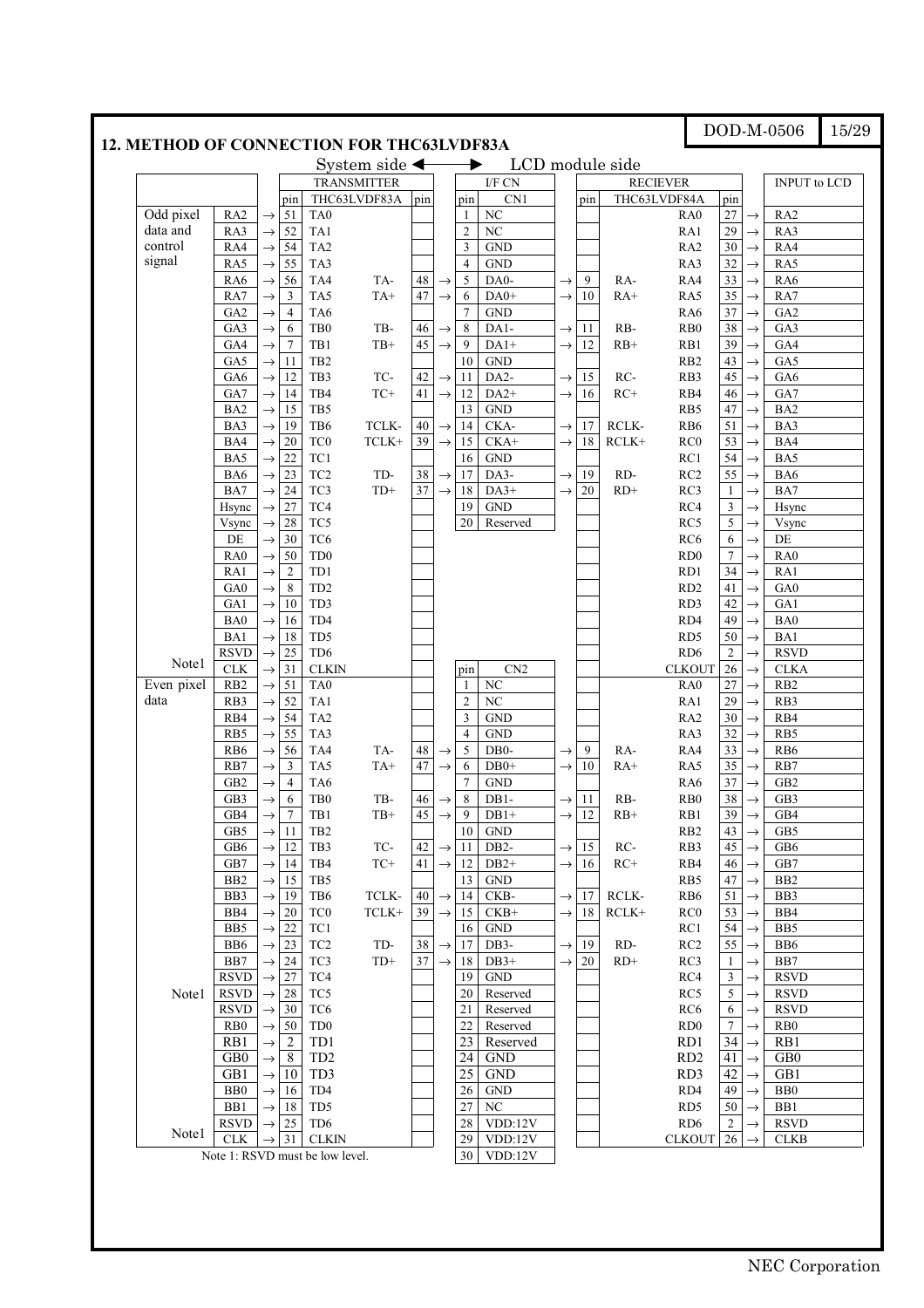DOD-M-0506 16/29

#### **13. DISPLAY COLORS vs INPUT DATA SIGNALS**

|                |              |                  |                                 |                  |                  |                  |                  |                  |                                 | Data signal(0: Low level, 1: High level) |                  |                  |                  |                  |                                 |                                 |                  |                  |                  |                  |                  |                  |                  |                  |                  |
|----------------|--------------|------------------|---------------------------------|------------------|------------------|------------------|------------------|------------------|---------------------------------|------------------------------------------|------------------|------------------|------------------|------------------|---------------------------------|---------------------------------|------------------|------------------|------------------|------------------|------------------|------------------|------------------|------------------|------------------|
| Display colors |              |                  | RA7 RA6 RA5 RA4 RA3 RA2 RA1 RA0 |                  |                  |                  |                  |                  | GA7 GA6 GA5 GA4 GA3 GA2 GA1 GA0 |                                          |                  |                  |                  |                  |                                 | BA7 BA6 BA5 BA4 BA3 BA2 BA1 BA0 |                  |                  |                  |                  |                  |                  |                  |                  |                  |
|                |              |                  | RB7 RB6 RB5 RB4 RB3 RB2 RB1 RB0 |                  |                  |                  |                  |                  |                                 | GB7 GB6 GB5 GB4 GB3 GB2 GB1 GB0          |                  |                  |                  |                  | BB7 BB6 BB5 BB4 BB3 BB2 BB1 BB0 |                                 |                  |                  |                  |                  |                  |                  |                  |                  |                  |
|                | <b>Black</b> | 0                | $\boldsymbol{0}$                | 0                | 0                | 0                | 0                | $\theta$         | $\boldsymbol{0}$                | 0                                        | 0                | 0                | $\boldsymbol{0}$ | 0                | $\boldsymbol{0}$                | $\boldsymbol{0}$                | $\boldsymbol{0}$ | 0                | $\boldsymbol{0}$ | 0                | $\boldsymbol{0}$ | 0                | $\boldsymbol{0}$ | $\boldsymbol{0}$ | $\boldsymbol{0}$ |
|                | Blue         | $\boldsymbol{0}$ | $\boldsymbol{0}$                | $\boldsymbol{0}$ | $\boldsymbol{0}$ | $\boldsymbol{0}$ | $\boldsymbol{0}$ | $\boldsymbol{0}$ | $\boldsymbol{0}$                | 0                                        | $\boldsymbol{0}$ | 0                | $\boldsymbol{0}$ | $\boldsymbol{0}$ | $\boldsymbol{0}$                | $\boldsymbol{0}$                | $\boldsymbol{0}$ |                  | 1                |                  |                  |                  |                  | 1                | 1                |
|                | Red          | 1                | 1                               | 1                | 1                | 1                |                  | 1                | $\mathbf{1}$                    | 0                                        | $\boldsymbol{0}$ | $\boldsymbol{0}$ | $\boldsymbol{0}$ | $\boldsymbol{0}$ | $\boldsymbol{0}$                | $\boldsymbol{0}$                | $\boldsymbol{0}$ | 0                | $\boldsymbol{0}$ | $\boldsymbol{0}$ | $\boldsymbol{0}$ | $\boldsymbol{0}$ | $\boldsymbol{0}$ | $\boldsymbol{0}$ | $\boldsymbol{0}$ |
| Basic          | Magenta      | 1                | $\mathbf{1}$                    |                  | $\mathbf{1}$     |                  |                  | $\mathbf{1}$     | $\mathbf{1}$                    | $\boldsymbol{0}$                         | $\boldsymbol{0}$ | $\boldsymbol{0}$ | $\boldsymbol{0}$ | $\boldsymbol{0}$ | $\boldsymbol{0}$                | $\boldsymbol{0}$                | $\overline{0}$   | 1                | $\mathbf{1}$     | 1                | $\mathbf{1}$     | $\mathbf{1}$     | 1                | 1                | 1                |
| colors         | Green        | $\theta$         | $\overline{0}$                  | $\boldsymbol{0}$ | $\overline{0}$   | $\overline{0}$   | $\overline{0}$   | $\boldsymbol{0}$ | $\boldsymbol{0}$                |                                          | 1                | 1                | 1                |                  | 1                               | 1                               | 1                | 0                | $\boldsymbol{0}$ | $\boldsymbol{0}$ | $\overline{0}$   | $\boldsymbol{0}$ | $\overline{0}$   | $\mathbf{0}$     | $\boldsymbol{0}$ |
|                | Cyan         | $\overline{0}$   | $\overline{0}$                  | $\boldsymbol{0}$ | $\boldsymbol{0}$ | $\overline{0}$   | $\boldsymbol{0}$ | $\boldsymbol{0}$ | $\boldsymbol{0}$                | 1                                        | $\mathbf{1}$     | $\mathbf{1}$     |                  |                  | 1                               | $\mathbf{1}$                    | 1                | 1                | 1                | 1                | $\mathbf{1}$     | $\mathbf{1}$     | 1                | 1                | 1                |
|                | Yellow       | 1                | 1                               | 1                | 1                | 1                | 1                | 1                | 1                               | 1                                        | 1                | 1                | 1                |                  | 1                               | 1                               | 1                | 0                | $\boldsymbol{0}$ | $\boldsymbol{0}$ | $\overline{0}$   | $\boldsymbol{0}$ | $\boldsymbol{0}$ | 0                | $\boldsymbol{0}$ |
|                | White        | 1                | 1                               |                  | 1                | 1                |                  | 1                | 1                               |                                          |                  | 1                | 1                | 1                | 1                               |                                 | 1                | 1                | 1                | 1                | 1                | 1                | 1                | 1                | 1                |
|                | <b>Black</b> | $\theta$         | $\boldsymbol{0}$                | $\boldsymbol{0}$ | $\mathbf{0}$     | 0                | $\boldsymbol{0}$ | $\theta$         | $\boldsymbol{0}$                | $\theta$                                 | $\theta$         | $\boldsymbol{0}$ | $\boldsymbol{0}$ | $\boldsymbol{0}$ | $\overline{0}$                  | $\boldsymbol{0}$                | $\boldsymbol{0}$ | 0                | $\boldsymbol{0}$ | 0                | $\overline{0}$   | $\boldsymbol{0}$ | $\boldsymbol{0}$ | 0                | $\boldsymbol{0}$ |
|                |              | $\overline{0}$   | $\boldsymbol{0}$                | $\boldsymbol{0}$ | $\boldsymbol{0}$ | $\boldsymbol{0}$ | $\boldsymbol{0}$ | $\boldsymbol{0}$ | $\mathbf{1}$                    | 0                                        | $\boldsymbol{0}$ | $\boldsymbol{0}$ | $\boldsymbol{0}$ | $\boldsymbol{0}$ | $\boldsymbol{0}$                | $\boldsymbol{0}$                | $\boldsymbol{0}$ | 0                | $\boldsymbol{0}$ | $\boldsymbol{0}$ | $\boldsymbol{0}$ | 0                | $\boldsymbol{0}$ | $\boldsymbol{0}$ | $\boldsymbol{0}$ |
|                | dark         | $\theta$         | $\overline{0}$                  | $\boldsymbol{0}$ | $\mathbf{0}$     | 0                | $\overline{0}$   | 1                | $\mathbf{0}$                    | $\overline{0}$                           | $\boldsymbol{0}$ | $\boldsymbol{0}$ | $\overline{0}$   | $\theta$         | $\boldsymbol{0}$                | $\boldsymbol{0}$                | $\overline{0}$   | $\overline{0}$   | $\boldsymbol{0}$ | $\boldsymbol{0}$ | $\overline{0}$   | $\theta$         | $\theta$         | $\boldsymbol{0}$ | $\theta$         |
| Red            | $\uparrow$   |                  |                                 |                  |                  |                  |                  |                  |                                 |                                          |                  |                  |                  |                  |                                 |                                 |                  |                  |                  |                  |                  |                  |                  |                  |                  |
| grayscale      | $\downarrow$ |                  |                                 |                  |                  |                  |                  |                  |                                 |                                          |                  |                  |                  |                  |                                 |                                 |                  |                  |                  |                  |                  |                  |                  |                  |                  |
|                | bright       |                  |                                 |                  |                  |                  |                  | $\boldsymbol{0}$ | 1                               | 0                                        | $\theta$         | 0                | $\boldsymbol{0}$ | 0                | $\boldsymbol{0}$                | 0                               | $\boldsymbol{0}$ | 0                | $\boldsymbol{0}$ | 0                | 0                | 0                | $\boldsymbol{0}$ | $\boldsymbol{0}$ | $\theta$         |
|                |              | 1                | 1                               |                  | 1                |                  |                  | 1                | $\boldsymbol{0}$                | $\boldsymbol{0}$                         | $\boldsymbol{0}$ | $\boldsymbol{0}$ | $\boldsymbol{0}$ | $\boldsymbol{0}$ | $\mathbf{0}$                    | $\boldsymbol{0}$                | $\boldsymbol{0}$ | 0                | $\boldsymbol{0}$ | $\boldsymbol{0}$ | $\boldsymbol{0}$ | $\boldsymbol{0}$ | $\boldsymbol{0}$ | $\boldsymbol{0}$ | $\boldsymbol{0}$ |
|                | Red          | 1                | 1                               | 1                | 1                | $\mathbf{1}$     |                  | 1                | 1                               | $\theta$                                 | $\boldsymbol{0}$ | $\boldsymbol{0}$ | $\boldsymbol{0}$ | $\boldsymbol{0}$ | $\boldsymbol{0}$                | $\boldsymbol{0}$                | $\boldsymbol{0}$ | 0                | $\boldsymbol{0}$ | $\boldsymbol{0}$ | $\boldsymbol{0}$ | $\boldsymbol{0}$ | 0                | $\boldsymbol{0}$ | $\boldsymbol{0}$ |
|                | <b>Black</b> | $\boldsymbol{0}$ | $\overline{0}$                  | $\boldsymbol{0}$ | $\overline{0}$   | $\overline{0}$   | $\mathbf{0}$     | $\overline{0}$   | $\boldsymbol{0}$                | $\boldsymbol{0}$                         | $\mathbf{0}$     | $\overline{0}$   | $\overline{0}$   | $\boldsymbol{0}$ | $\overline{0}$                  | $\overline{0}$                  | $\overline{0}$   | $\boldsymbol{0}$ | $\overline{0}$   | $\overline{0}$   | $\overline{0}$   | $\overline{0}$   | $\boldsymbol{0}$ | $\overline{0}$   | $\boldsymbol{0}$ |
|                |              | $\overline{0}$   | $\boldsymbol{0}$                | $\boldsymbol{0}$ | $\boldsymbol{0}$ | $\boldsymbol{0}$ | $\boldsymbol{0}$ | $\boldsymbol{0}$ | $\boldsymbol{0}$                | $\boldsymbol{0}$                         | $\boldsymbol{0}$ | $\boldsymbol{0}$ | $\boldsymbol{0}$ | $\boldsymbol{0}$ | $\boldsymbol{0}$                | $\boldsymbol{0}$                | $\mathbf{1}$     | 0                | $\boldsymbol{0}$ | $\boldsymbol{0}$ | $\boldsymbol{0}$ | $\boldsymbol{0}$ | $\boldsymbol{0}$ | $\boldsymbol{0}$ | $\boldsymbol{0}$ |
|                | dark         | $\boldsymbol{0}$ | $\boldsymbol{0}$                | $\boldsymbol{0}$ | $\boldsymbol{0}$ | $\boldsymbol{0}$ | $\boldsymbol{0}$ | $\theta$         | $\boldsymbol{0}$                | $\boldsymbol{0}$                         | $\boldsymbol{0}$ | $\boldsymbol{0}$ | $\boldsymbol{0}$ | $\boldsymbol{0}$ | $\boldsymbol{0}$                | 1                               | $\overline{0}$   | $\boldsymbol{0}$ | $\boldsymbol{0}$ | 0                | $\overline{0}$   | $\boldsymbol{0}$ | $\boldsymbol{0}$ | $\theta$         | $\boldsymbol{0}$ |
| Green          | $\uparrow$   |                  |                                 |                  |                  |                  |                  |                  |                                 |                                          |                  |                  |                  |                  |                                 |                                 |                  |                  |                  |                  |                  |                  |                  |                  |                  |
| grayscale      | T            |                  |                                 |                  |                  |                  |                  |                  |                                 |                                          |                  |                  |                  |                  |                                 |                                 |                  |                  |                  |                  |                  |                  |                  |                  |                  |
|                | bright       | 0                | $\boldsymbol{0}$                | 0                | $\boldsymbol{0}$ | $\theta$         | 0                | $\boldsymbol{0}$ | $\boldsymbol{0}$                |                                          |                  |                  |                  |                  |                                 | 0                               | 1                | 0                | $\boldsymbol{0}$ | 0                | $\boldsymbol{0}$ | 0                | $\boldsymbol{0}$ | $\boldsymbol{0}$ | $\boldsymbol{0}$ |
|                |              | $\boldsymbol{0}$ | $\boldsymbol{0}$                | $\boldsymbol{0}$ | $\boldsymbol{0}$ | $\boldsymbol{0}$ | $\boldsymbol{0}$ | $\boldsymbol{0}$ | $\boldsymbol{0}$                |                                          |                  | 1                | 1                |                  | 1                               | 1                               | $\boldsymbol{0}$ | $\boldsymbol{0}$ | $\boldsymbol{0}$ | $\boldsymbol{0}$ | $\boldsymbol{0}$ | $\boldsymbol{0}$ | $\mathbf{0}$     | $\boldsymbol{0}$ | $\boldsymbol{0}$ |
|                | Green        | $\overline{0}$   | $\boldsymbol{0}$                | $\boldsymbol{0}$ | $\boldsymbol{0}$ | 0                | $\boldsymbol{0}$ | $\boldsymbol{0}$ | $\boldsymbol{0}$                | 1                                        |                  | 1                | 1                |                  | 1                               |                                 | $\mathbf{1}$     | 0                | $\boldsymbol{0}$ | 0                | $\boldsymbol{0}$ | 0                | $\boldsymbol{0}$ | $\boldsymbol{0}$ | $\boldsymbol{0}$ |
|                | <b>Black</b> | $\overline{0}$   | $\overline{0}$                  | $\mathbf{0}$     | $\overline{0}$   | $\overline{0}$   | $\overline{0}$   | $\overline{0}$   | $\overline{0}$                  | $\overline{0}$                           | $\boldsymbol{0}$ | $\boldsymbol{0}$ | $\overline{0}$   | $\boldsymbol{0}$ | $\overline{0}$                  | $\overline{0}$                  | $\overline{0}$   | $\boldsymbol{0}$ | $\overline{0}$   | $\mathbf{0}$     | $\overline{0}$   | $\overline{0}$   | $\boldsymbol{0}$ | $\overline{0}$   | $\overline{0}$   |
|                |              | $\overline{0}$   | $\boldsymbol{0}$                | $\boldsymbol{0}$ | $\boldsymbol{0}$ | $\boldsymbol{0}$ | $\boldsymbol{0}$ | $\boldsymbol{0}$ | $\boldsymbol{0}$                | $\boldsymbol{0}$                         | $\boldsymbol{0}$ | $\boldsymbol{0}$ | $\boldsymbol{0}$ | $\boldsymbol{0}$ | $\boldsymbol{0}$                | $\boldsymbol{0}$                | $\boldsymbol{0}$ | $\boldsymbol{0}$ | $\boldsymbol{0}$ | $\boldsymbol{0}$ | $\boldsymbol{0}$ | $\boldsymbol{0}$ | $\boldsymbol{0}$ | $\boldsymbol{0}$ | 1                |
|                | dark         | $\theta$         | $\overline{0}$                  | $\boldsymbol{0}$ | $\overline{0}$   | $\overline{0}$   | $\overline{0}$   | $\mathbf{0}$     | $\mathbf{0}$                    | $\overline{0}$                           | $\boldsymbol{0}$ | $\overline{0}$   | $\theta$         | $\mathbf{0}$     | $\overline{0}$                  | $\overline{0}$                  | $\theta$         | $\theta$         | $\overline{0}$   | $\mathbf{0}$     | $\overline{0}$   | $\overline{0}$   | $\mathbf{0}$     | 1                | $\mathbf{0}$     |
| Blue           | ↑            |                  |                                 |                  |                  |                  |                  |                  |                                 |                                          |                  |                  |                  |                  |                                 |                                 |                  |                  |                  |                  |                  |                  |                  |                  |                  |
| grayscale      | T            |                  |                                 |                  |                  |                  |                  |                  |                                 |                                          |                  |                  |                  |                  |                                 |                                 |                  |                  |                  |                  |                  |                  |                  |                  |                  |
|                | bright       | 0                | $\boldsymbol{0}$                | 0                | $\boldsymbol{0}$ | 0                | 0                | $\mathbf{0}$     | $\boldsymbol{0}$                | 0                                        | $\mathbf{0}$     | $\boldsymbol{0}$ | $\theta$         | 0                | $\theta$                        | 0                               | 0                |                  |                  |                  |                  |                  |                  | 0                | 1                |
|                |              | $\theta$         | $\boldsymbol{0}$                | $\theta$         | $\boldsymbol{0}$ | 0                | $\boldsymbol{0}$ | $\theta$         | $\boldsymbol{0}$                | $\theta$                                 | $\theta$         | $\theta$         | $\boldsymbol{0}$ | $\theta$         | $\boldsymbol{0}$                | $\boldsymbol{0}$                | $\boldsymbol{0}$ |                  |                  |                  |                  |                  |                  | 1                | $\theta$         |
|                | Blue         | $\boldsymbol{0}$ | $\boldsymbol{0}$                | $\boldsymbol{0}$ | $\boldsymbol{0}$ | $\boldsymbol{0}$ | $\boldsymbol{0}$ | $\boldsymbol{0}$ | $\boldsymbol{0}$                | 0                                        | $\boldsymbol{0}$ | $\boldsymbol{0}$ | $\boldsymbol{0}$ | $\boldsymbol{0}$ | $\boldsymbol{0}$                | $\boldsymbol{0}$                | $\overline{0}$   | 1                |                  |                  |                  |                  |                  |                  | 1                |

Note: Colors are developed in combination with 8-bit signals (256 steps in grayscale) of each primary red, green, and blue color. This process can result in up to 16,777,216 (256×256×256) colors.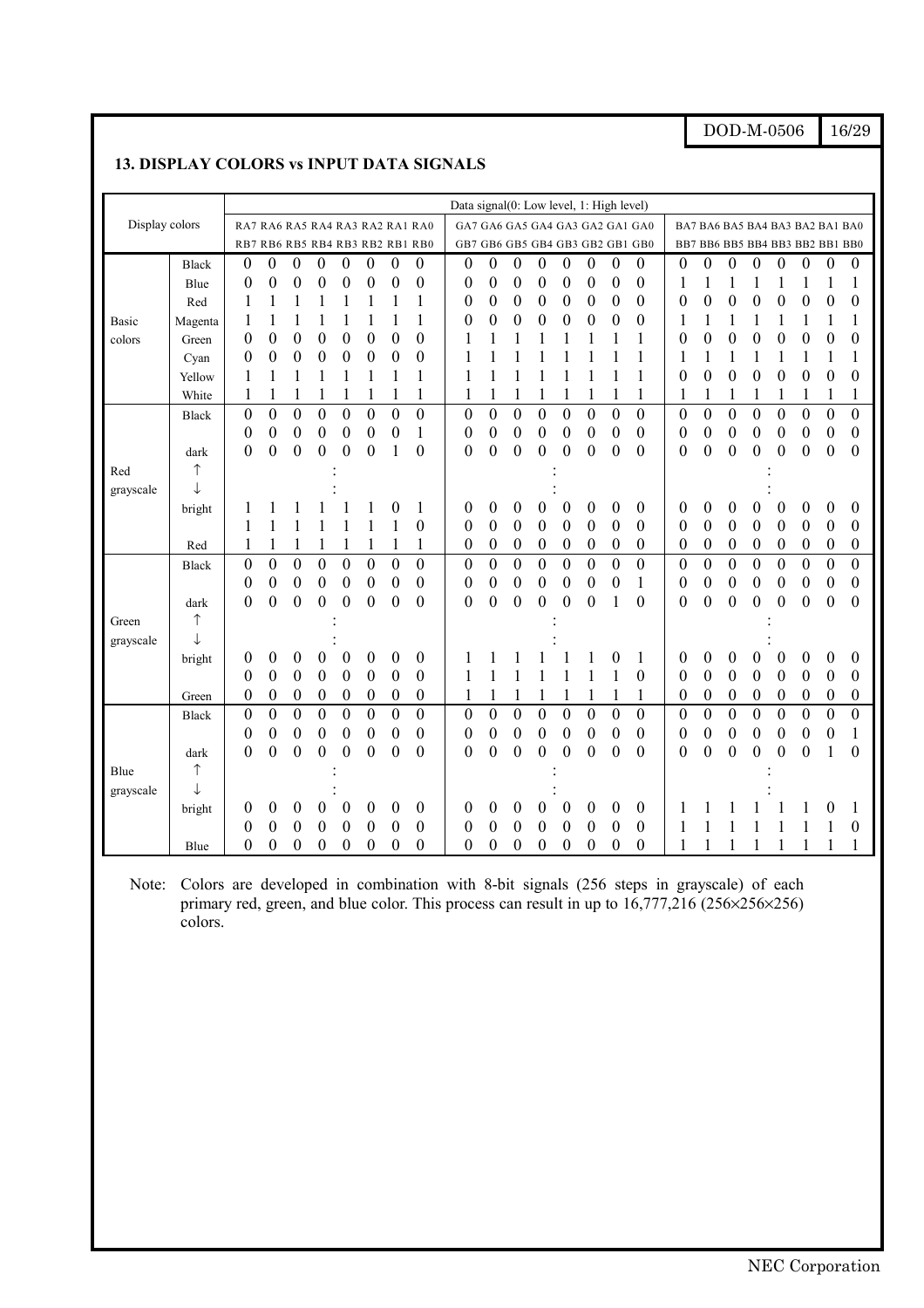DOD-M-0506 17/29

# **14. INPUT SIGNAL TIMINGS**

(1) Input signal specification for LCD controller

|             | Parameter                                |                    | Symbol                        | Min.                     | Typ.                     | Max.                     | Unit                      | Remarks                      |
|-------------|------------------------------------------|--------------------|-------------------------------|--------------------------|--------------------------|--------------------------|---------------------------|------------------------------|
| <b>CLK</b>  |                                          | $Vf=75Hz$          |                               | 65.0                     | 67.5                     | 70.0                     | <b>MHz</b>                |                              |
|             |                                          |                    | 1/tc                          | $\frac{1}{2}$            | 14.815                   | $\mathbf{r}$             | ns                        |                              |
|             | Frequency                                | Vf=60Hz            |                               | 51.5                     | 54.0                     | 56.5                     | <b>MHz</b>                |                              |
|             |                                          |                    |                               | $\overline{a}$           | 18.52                    | $\overline{\phantom{a}}$ | ns                        |                              |
|             | Duty                                     |                    | tch/tcl                       |                          | note 1                   |                          |                           |                              |
|             | Rise, fall                               |                    | tcrf                          |                          |                          |                          | ns                        |                              |
| Hsync       |                                          | $Vf=75Hz$          |                               | 12.3                     | 12.504                   | $\overline{\phantom{a}}$ | ms                        | $Typ = 80.0kHz$              |
|             | Period                                   |                    | th                            | 750                      | 844                      | $\blacksquare$           | <b>CLK</b>                |                              |
|             |                                          | Vf=60Hz            |                               | 12.3                     | 15.630                   | $\overline{\phantom{a}}$ | ms                        |                              |
|             |                                          |                    |                               | 750                      | 844                      | $\blacksquare$           | <b>CLK</b>                | Typ= $64.0$ kHz              |
|             |                                          | Display period     |                               | $\overline{\phantom{a}}$ | 640                      | $\blacksquare$           | <b>CLK</b>                | $\overline{\phantom{0}}$     |
|             | Front-porch                              |                    | thf                           |                          | $\blacksquare$           | $\overline{\phantom{a}}$ | <b>CLK</b>                |                              |
|             | Pulse width                              | $Vf=75Hz$          | thp $*$                       | $\overline{\phantom{a}}$ | 72                       |                          | <b>CLK</b>                |                              |
|             |                                          | Vf=60Hz            |                               | $\overline{\phantom{0}}$ | 56                       | $\overline{\phantom{a}}$ | <b>CLK</b>                |                              |
|             | Back-porch                               |                    | thb $*$                       |                          | 124                      | $\frac{1}{2}$            | <b>CLK</b>                |                              |
|             |                                          | $*$ thp + thb      |                               | 110                      | ÷,                       | $\overline{a}$           | <b>CLK</b>                |                              |
| Vsync       |                                          |                    |                               | $\overline{a}$           | 13.329                   | 17.47                    | ms                        | $Typ=75.0 Hz$                |
|             | Period                                   | Vf=75Hz            |                               | 1027                     | 1066                     |                          | $\rm H$                   |                              |
|             |                                          | $Vf=60Hz$          | tv                            | $\overline{\phantom{0}}$ | 16.661                   | 17.47                    | ms                        |                              |
|             |                                          |                    |                               | 1027                     | 1066                     | $\overline{\phantom{a}}$ | $\boldsymbol{\mathrm{H}}$ | Typ= $60.0$ Hz               |
|             | Display period                           |                    | tvd                           | $\frac{1}{2}$            | 1024                     | $\overline{a}$           | $\boldsymbol{\mathrm{H}}$ | $\overline{\phantom{a}}$     |
|             | Front-porch                              |                    | $\mathop{\rm tvf}\nolimits^*$ | $\overline{\phantom{a}}$ | $\mathbf{1}$             | $\overline{\phantom{a}}$ | H                         | $\overline{\phantom{a}}$     |
|             | Pulse width                              |                    | $tvp *$                       |                          | $\overline{3}$           |                          | H                         |                              |
|             | Back-porch                               |                    | $tvb*$                        |                          | 38                       |                          | H                         |                              |
|             |                                          | $*$ tvp + tvb +tvf |                               | $\overline{4}$           | $\overline{\phantom{a}}$ | $\overline{\phantom{a}}$ | H                         |                              |
|             | Vsync-Hsync timing<br>Hsync-Vsync timing |                    | tvhs                          | $\mathbf{1}$             | $\overline{\phantom{a}}$ | $\overline{\phantom{a}}$ | CLK                       | Ĭ.                           |
|             |                                          |                    | tvhh                          | $\mathbf{1}$             | $\overline{\phantom{a}}$ | $\overline{\phantom{a}}$ | <b>CLK</b>                | $\qquad \qquad \blacksquare$ |
|             | Rise, fall                               |                    | trf                           |                          |                          |                          | ns                        |                              |
| <b>DATA</b> | DATA-CLK (Set up)                        |                    | ts                            |                          | Note 1                   |                          | ns                        | $\overline{\phantom{a}}$     |
|             | CLK-DATA (Hold)                          |                    | th                            |                          |                          |                          | ns                        | ۰                            |

Note 1: These values are in the timing standard of THC63LVDF83A. Timing standard prescribes in the input of LVDS transmitter. THC63LVDF83A is recommended in LVDS transmitter.

Note 2: Shipping inspection is used THC63LVDF83A as LVDS transmitter.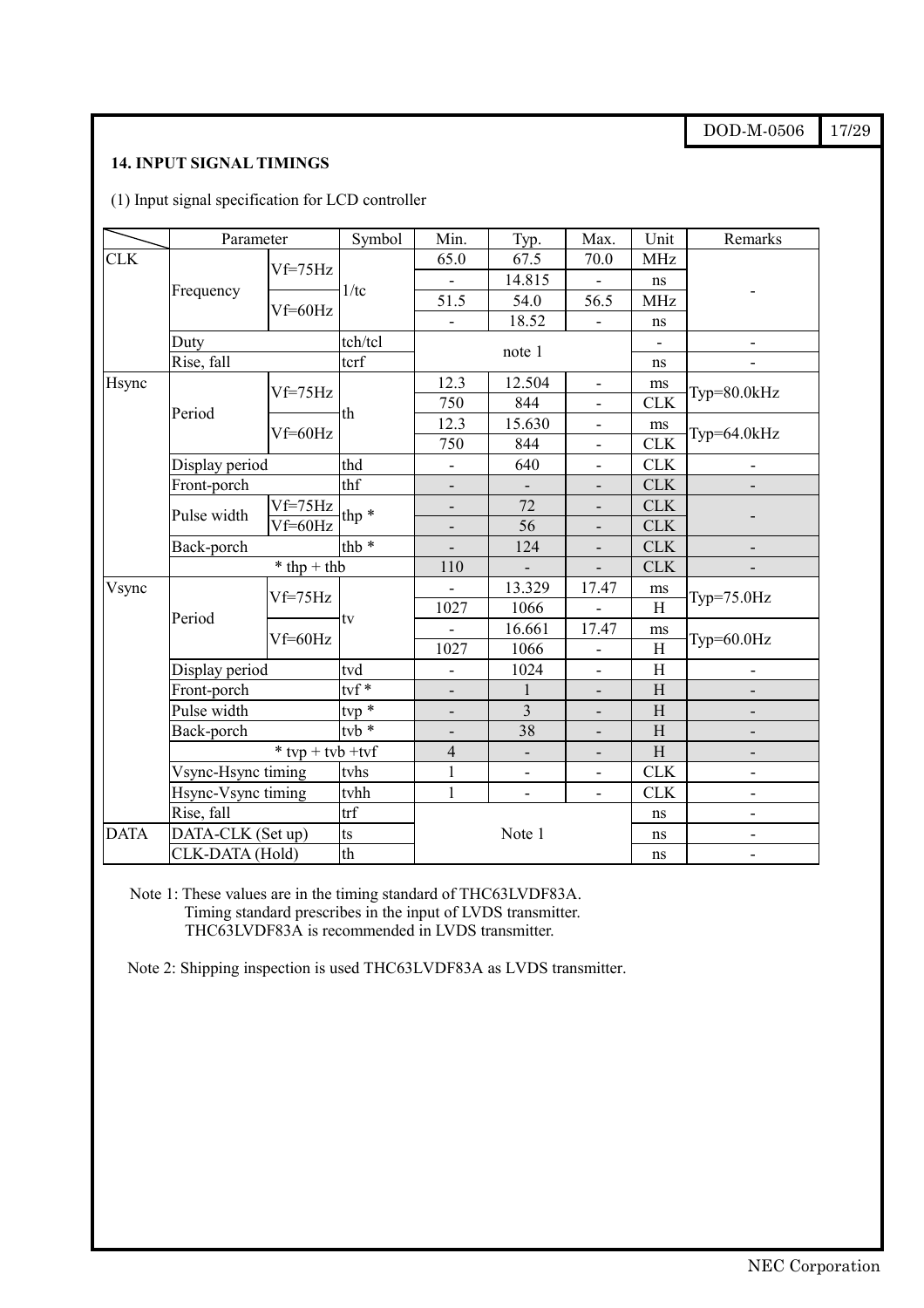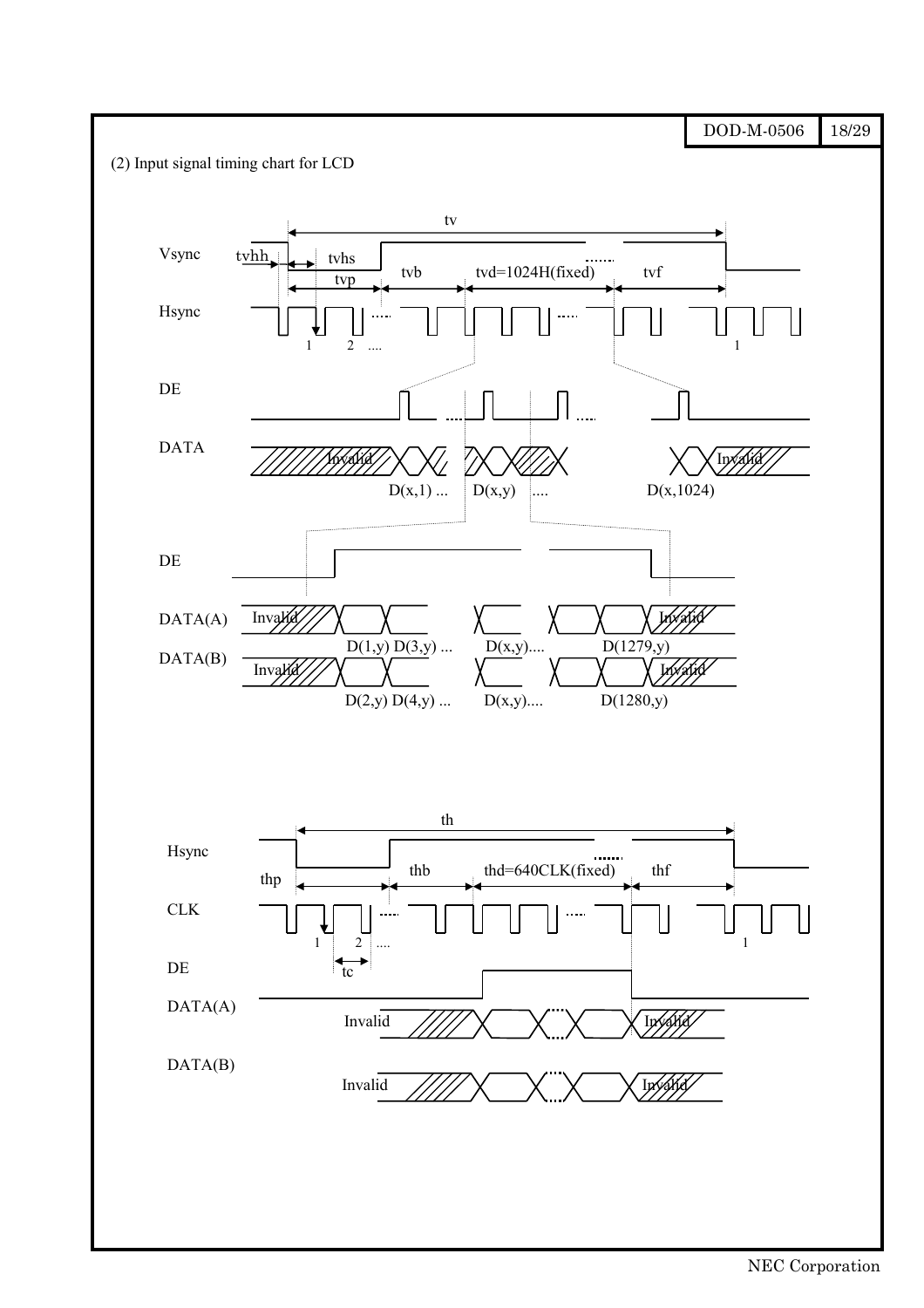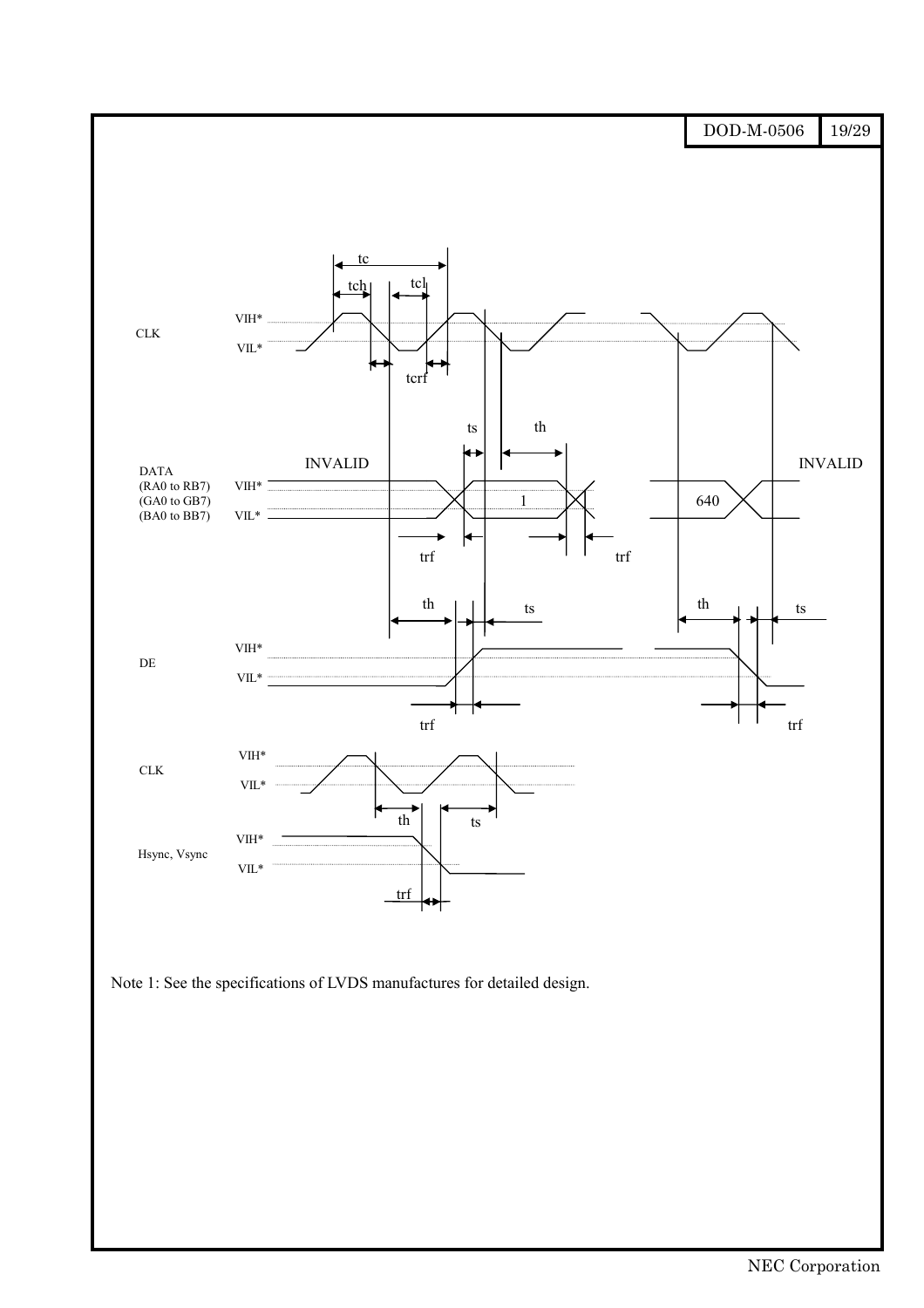|                                                                      |         |           |           |         |            |                                                                         |               | DOD-M-0506 | 20/29 |
|----------------------------------------------------------------------|---------|-----------|-----------|---------|------------|-------------------------------------------------------------------------|---------------|------------|-------|
| (3) Display position of input data                                   |         |           |           |         |            |                                                                         |               |            |       |
| Odd Pixel: RA=R DATA<br>Odd Pixel: GA=G DATA<br>Odd Pixel: GA=B DATA |         |           |           |         |            | Even Pixel: RB=R DATA<br>Even Pixel: GB=G DATA<br>Even Pixel: BB=B DATA |               |            |       |
|                                                                      | D(1, 1) |           |           | D(2, 1) |            |                                                                         |               |            |       |
| RA                                                                   | GA      | <b>BA</b> | RB        | GB      | ${\rm BB}$ |                                                                         |               |            |       |
|                                                                      |         |           |           |         |            |                                                                         |               |            |       |
| D(1, 1)                                                              |         |           | D(2, 1)   |         |            | $\bullet\bullet\bullet$                                                 | D(1280, 1)    |            |       |
| D(1, 2)                                                              |         |           | D(2, 2)   |         |            | $\bullet\bullet\bullet$                                                 | D(1280, 2)    |            |       |
|                                                                      |         |           |           |         |            |                                                                         |               |            |       |
|                                                                      |         |           |           |         |            |                                                                         |               |            |       |
|                                                                      |         |           |           |         |            |                                                                         |               |            |       |
|                                                                      |         |           |           |         |            |                                                                         |               |            |       |
|                                                                      |         |           |           |         |            |                                                                         |               |            |       |
| D(1,1024)                                                            |         |           | D(2,1024) |         |            | $\bullet\bullet\bullet$                                                 | D(1280, 1024) |            |       |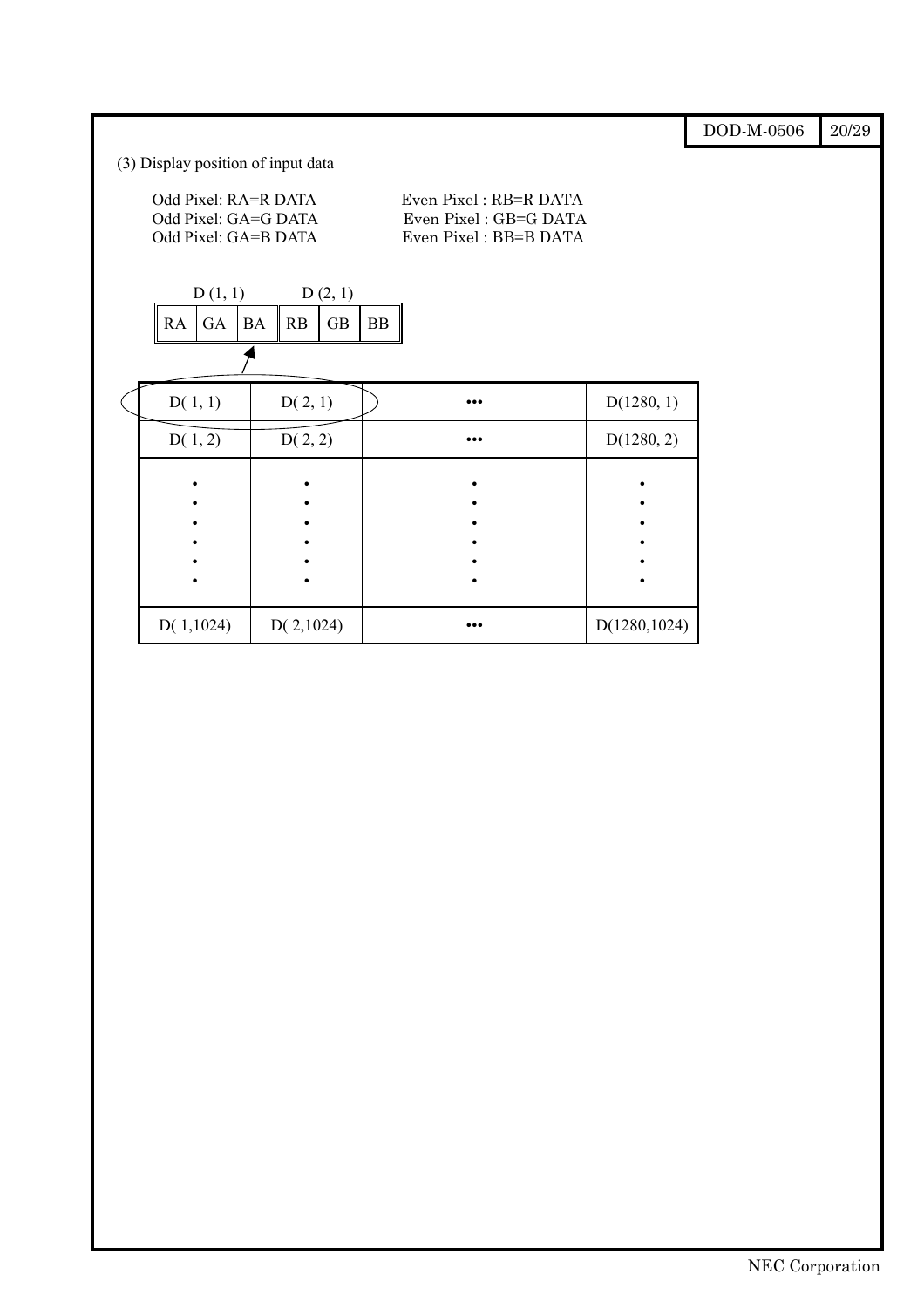#### DOD-M-0506 21/29

### **15. OPTICAL CHARACTERISTICS**

|                      |                          |               |                          | $(Ta = 25 °C, VDD=12V, VDDB=12V, Note 1)$ |      |                          |         |
|----------------------|--------------------------|---------------|--------------------------|-------------------------------------------|------|--------------------------|---------|
| Parameter            | Symbol                   | Condition     | Min.                     | Typ.                                      | Max  | 'Jnit                    | Remarks |
| Contrast ratio       | CR                       | White / Black | 200                      | 300                                       | -    | $\overline{\phantom{a}}$ | Note 2  |
| Luminance            | vmax                     | "White"       | .50                      | 200                                       | -    | cd/m <sup>2</sup>        | Note 5  |
| Luminance uniformity | $\overline{\phantom{0}}$ | min.<br>max.  | $\overline{\phantom{0}}$ |                                           | 1.30 | $\overline{\phantom{0}}$ | Note 6  |

Reference data

(Ta=25°C, VDD=12V, VDDB=12V)

| Parameter                        | Symbol        | Condition                                                                         | Min.                     | Typ.       | Max.                     | Unit          | Remarks |
|----------------------------------|---------------|-----------------------------------------------------------------------------------|--------------------------|------------|--------------------------|---------------|---------|
|                                  | W             | White $(x, y)$                                                                    | $\overline{\phantom{a}}$ | 0.30, 0.31 |                          |               |         |
| Chromaticity                     | R             | Red(x, y)                                                                         | $\overline{\phantom{a}}$ | 0.62, 0.34 | $\overline{\phantom{a}}$ |               |         |
| Coordinates                      | G             | Green $(x, y)$                                                                    | $\overline{\phantom{a}}$ | 0.31, 0.59 | ۰                        |               |         |
|                                  | B             | Blue $(x, y)$                                                                     | $\blacksquare$           | 0.14, 0.09 |                          |               |         |
| Color gamut                      | $\mathcal{C}$ | $\theta$ R=0°, $\theta$ L=0°, $\theta$ U=0°, $\theta$ D=0°,<br>at center, to NTSC | 50                       | 60         |                          | $\frac{0}{0}$ |         |
|                                  | $\theta$ R    | $CR > 10$ , White/Black                                                           | 70                       | 85         | ٠                        | deg.          |         |
| Viewing angle range              | $\theta$ L    | $\theta U=0^\circ$ , $\theta D=0^\circ$                                           | 70                       | 85         | ۰                        | deg.          |         |
| (CR>10)                          | $\theta U$    | $CR > 10$ , White/Black                                                           | 70                       | 85         | ۰                        | deg.          |         |
|                                  | $\theta$ D    | $\theta$ R=0°, $\theta$ L=0°                                                      | 70                       | 85         | ٠                        | deg.          |         |
|                                  | $\theta$ R    | $CR > 5$ , White/Black                                                            | $\overline{a}$           | 85         | -                        | deg.          | Note 3  |
| Viewing angle range              | $\theta$ L    | $\theta U=0^\circ$ , $\theta D=0^\circ$                                           | $\overline{a}$           | 85         |                          | deg.          |         |
| (CR > 5)                         | $\theta U$    | $CR > 5$ , White/Black                                                            |                          | 85         | ۰                        | deg.          |         |
|                                  | $\theta$ D    | $\theta$ R=0°, $\theta$ L=0°                                                      |                          | 85         |                          | deg.          |         |
| Response time<br>(Panel surface) | Ton           | <b>Black to White</b>                                                             |                          | 40         | 70                       | ms            | Note 4  |
| temperature $=29^{\circ}$ C)     | Toff          | White to Black                                                                    | $\overline{a}$           | 35         | 60                       |               |         |
| Luminance control<br>range       |               | Maximum luminance: 100%                                                           | $\overline{\phantom{m}}$ | 30 to 100  | ۳                        | $\%$          |         |

Note 1: Viewing angle is  $\theta$ x =  $\pm 0^{\circ}$ ,  $\theta$ y =  $\pm 0^{\circ}$ , at center.

Note 2: The contrast ratio is calculated by using the following formula.

Luminance with all pixels in "white" Contrast ratio  $(CR) = -$ 

Luminance with all pixels in "black"

The luminance is measured in a darkroom.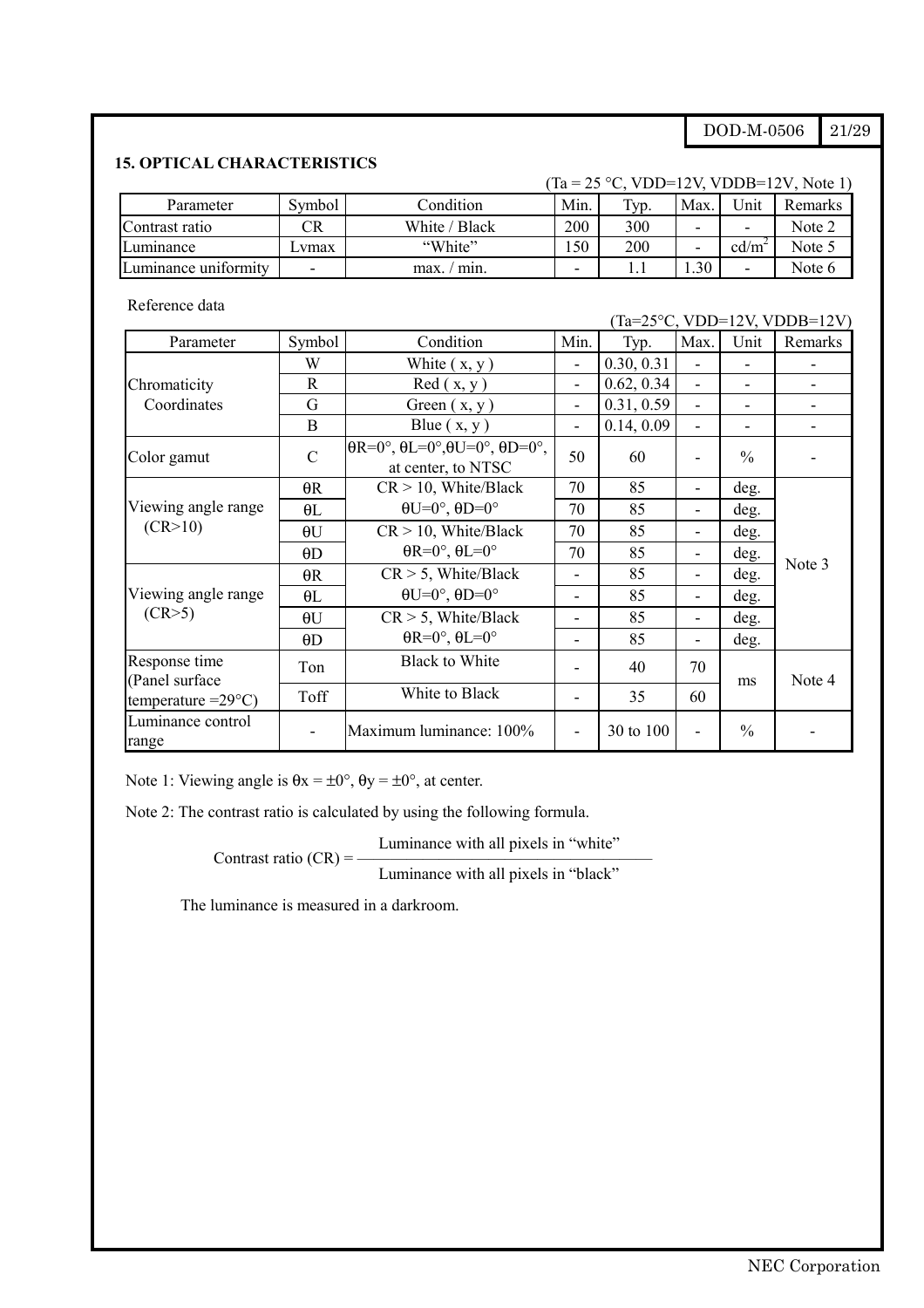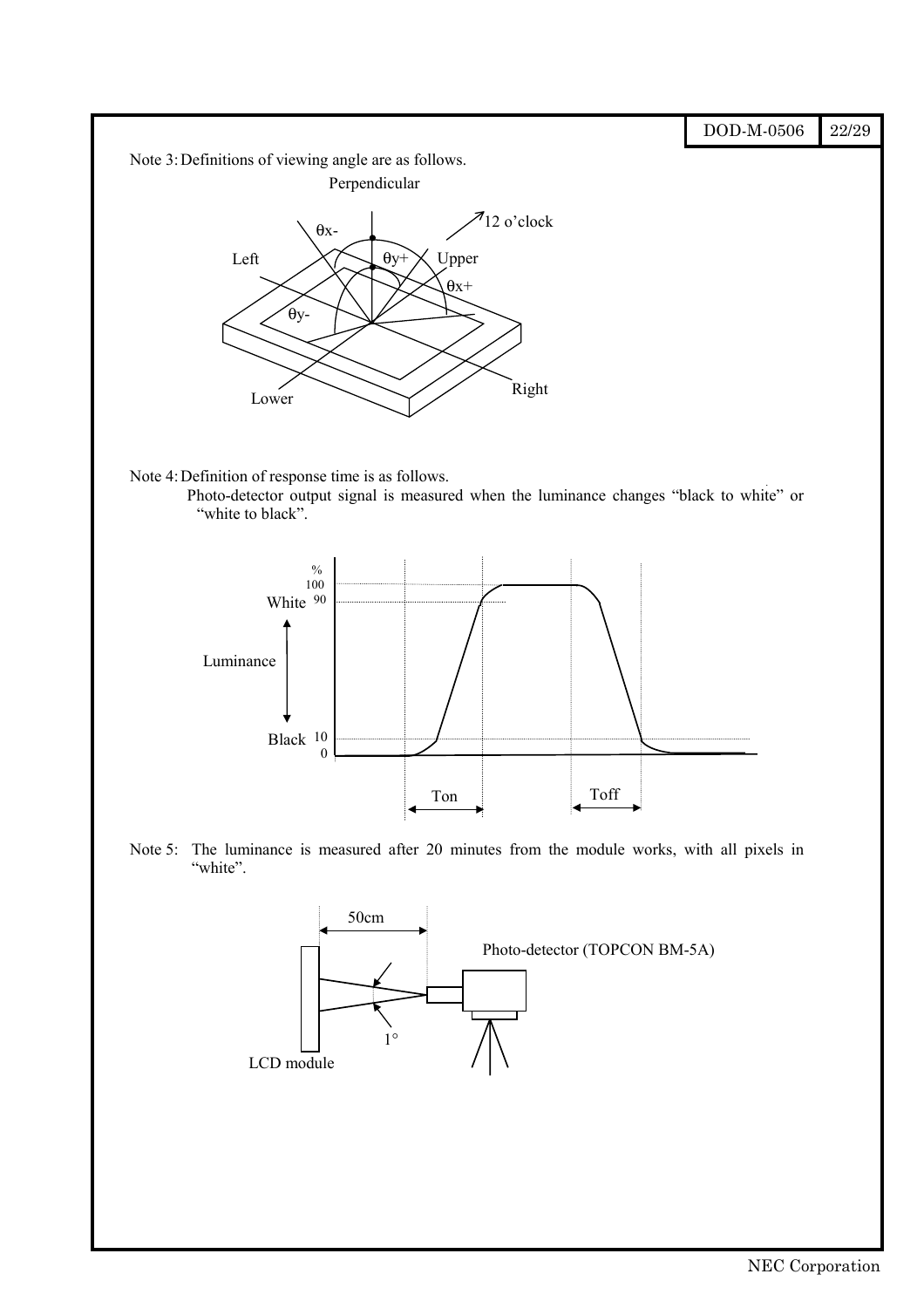|                                                                            |       |       |                   |       | $\rm{DOD\text{-}M\text{-}0506}$ |
|----------------------------------------------------------------------------|-------|-------|-------------------|-------|---------------------------------|
| Note 6: The luminance uniformity is calculated by using following formula. |       |       |                   |       |                                 |
| Luminance uniformity                                                       |       |       | Maximum Luminance |       |                                 |
|                                                                            |       |       | Minimum Luminance |       |                                 |
| The luminance is measured at near the five points shown below.             |       |       |                   |       |                                 |
| Column                                                                     | (213) | (640) | (1067)            | Line  |                                 |
|                                                                            |       |       |                   |       |                                 |
|                                                                            |       |       |                   | (171) |                                 |
|                                                                            |       |       |                   |       |                                 |
|                                                                            |       |       |                   | (512) |                                 |
|                                                                            |       |       |                   | (853) |                                 |
|                                                                            |       |       |                   |       |                                 |
|                                                                            |       |       |                   |       |                                 |
|                                                                            |       |       |                   |       |                                 |
|                                                                            |       |       |                   |       |                                 |
|                                                                            |       |       |                   |       |                                 |
|                                                                            |       |       |                   |       |                                 |
|                                                                            |       |       |                   |       |                                 |
|                                                                            |       |       |                   |       |                                 |
|                                                                            |       |       |                   |       |                                 |
|                                                                            |       |       |                   |       |                                 |
|                                                                            |       |       |                   |       |                                 |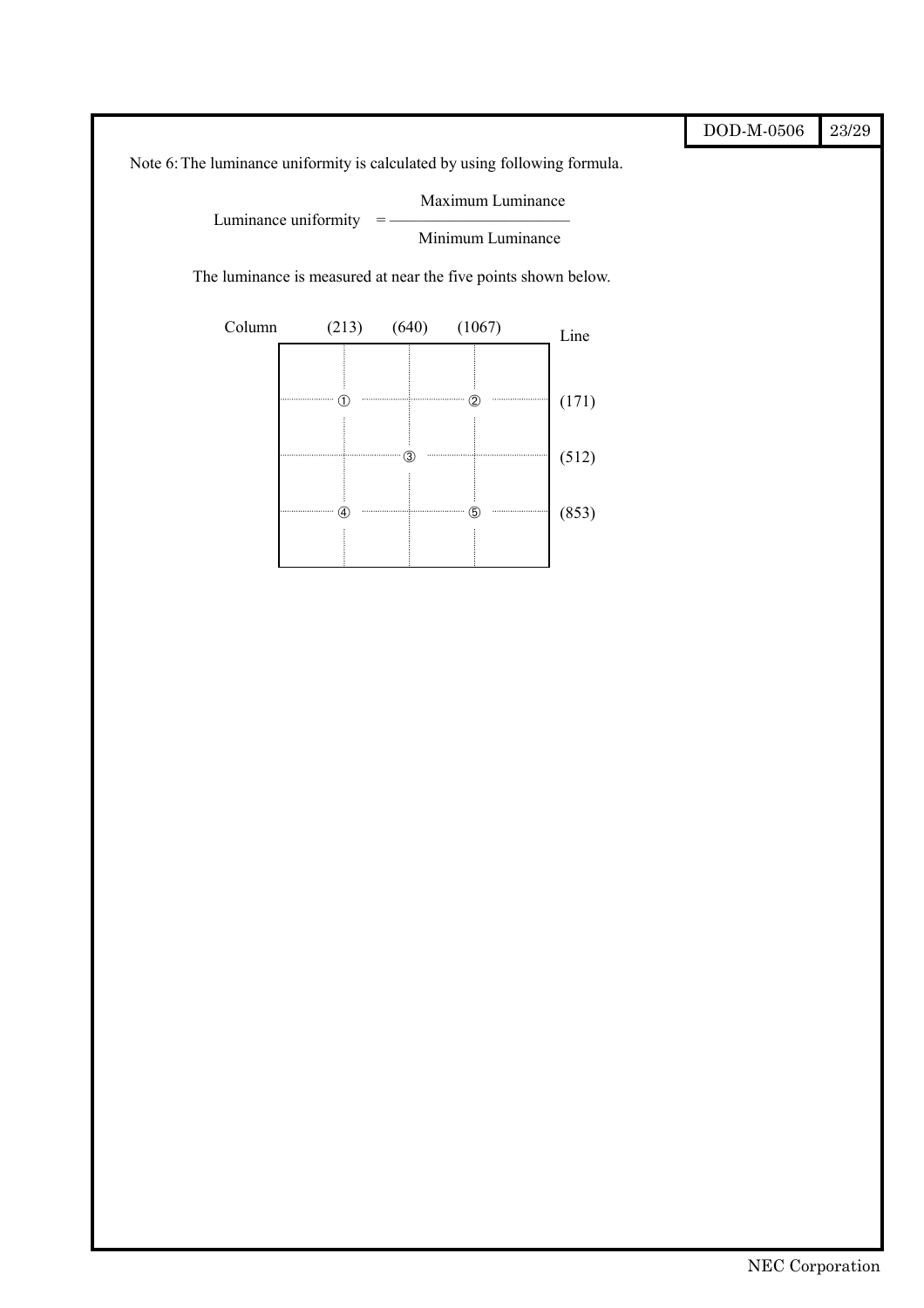DOD-M-0506 24/29

# **16. RELIABILITY TEST**

| Test items                    | Test conditions                                                          | Judgment |
|-------------------------------|--------------------------------------------------------------------------|----------|
| High temperature/humidity     | $60 \pm 2$ °C, RH=60%                                                    | $*1$     |
| operation                     | 240 hours, Display data is white.                                        |          |
| Heat cycle (operation)        | $\textcircled{1}$ 0°C $\pm$ 3°C1 hour                                    | $*1$     |
|                               | $55^{\circ}$ C ± $3^{\circ}$ C1 hour                                     |          |
|                               | 2 50 cycles, 4 hours/cycle                                               |          |
|                               | 3 Display data is white.                                                 |          |
| Thermal shock (non-operation) | $\textcircled{1}$ -20 $\textcircled{C}$ ± 3 $\textcircled{C}$ 30 minutes | $*1$     |
|                               | $60^{\circ}$ C ± 3 $^{\circ}$ C30 minutes                                |          |
|                               | 2 100 cycles                                                             |          |
|                               | <b>3</b> Temperature transition time is within                           |          |
|                               | 5 minutes.                                                               |          |
| Vibration (non-operation)     | $\odot$ 5-100Hz, 11.76m/s <sup>2</sup> (1.2G), 1 minute/cycle,           | $*1, *2$ |
|                               | X, Y, Z direction                                                        |          |
|                               | 2 10 times each direction                                                |          |
| Mechanical shock              | $\textcircled{1}$ 294m/s <sup>2</sup> (30G), 11ms                        | $*1, *2$ |
| (non-operation)               | X, Y, Z direction                                                        |          |
|                               | 2 3 times each direction                                                 |          |
| ESD (operation)               | 150pF, $150\Omega$ , $\pm 10kV$                                          | $*1$     |
|                               | 9 places on a panel *3                                                   |          |
|                               | 10 times each place at one-second intervals                              |          |
| Dust (operation)              | 15 kinds of dust (JIS-Z 8901)                                            | $*1$     |
|                               | Hourly 15 seconds stir, 8 times repeat                                   |          |

\*1: Display function is checked by the same condition as LCD module out-going inspection.

\*2: Physical damage

\*3: Discharge points are shown in the figure.

| سيدس<br>ريداني<br>$\mathbf{H}$<br>e and a construction of the construction of the construction of the construction of the construction of the construction of the construction of the construction of the construction of the construction of the construction o | and a series of the contract of the contract of the contract of the contract of the contract of the contract of the contract of the contract of the contract of the contract of the contract of the contract of the contract o<br>b.<br>en al construction de la construction de la construction de la construction de la construction de la construction de la construction de la construction de la construction de la construction de la construction de la constru | and and some of the contract of the contract of the contract of the contract of the contract of the contract of the contract of the contract of the contract of the contract of the contract of the contract of the contract o<br>h.<br>an San Tanah dan Bandara dan Bandara dan Bandara dan Bandara dan Bandara dan Bandara dan Bandara dan Bandara |
|------------------------------------------------------------------------------------------------------------------------------------------------------------------------------------------------------------------------------------------------------------------|------------------------------------------------------------------------------------------------------------------------------------------------------------------------------------------------------------------------------------------------------------------------------------------------------------------------------------------------------------------------------------------------------------------------------------------------------------------------|------------------------------------------------------------------------------------------------------------------------------------------------------------------------------------------------------------------------------------------------------------------------------------------------------------------------------------------------------|
| and a second contract of the contract of the contract of the contract of the contract of the contract of the contract of the contract of the contract of the contract of the contract of the contract of the contract of the c<br>h.<br>المستحمل المستعمل        | and a second contract of the contract of the contract of the contract of the contract of the contract of the contract of the contract of the contract of the contract of the contract of the contract of the contract of the c<br>h.<br>e and a series of the contract of the contract of the contract of the contract of the contract of the contract of the contract of the contract of the contract of the contract of the contract of the contract of the contract | ÷.,<br>فسينبثث<br>h.<br>and a second contract of the contract of the contract of the contract of the contract of the contract of the contract of the contract of the contract of the contract of the contract of the contract of the contract of the c                                                                                               |
| ч.,<br>مستعيد المستحيل<br>٠.,<br>$\geq$<br>سمسل                                                                                                                                                                                                                  | s.,<br>a and a short of the contract of the contract of the contract of the contract of the contract of the contract of the contract of the contract of the contract of the contract of the contract of the contract of the contract<br>٠.,<br>$\geq$                                                                                                                                                                                                                  | ч.,<br>Charles Charles<br>٠.,<br>Controller of the Control of Control of the Control of The Control of The Control of The Control of The Control of The Control of The Control of The Control of The Control of The Control of The Control of The Control of Th                                                                                      |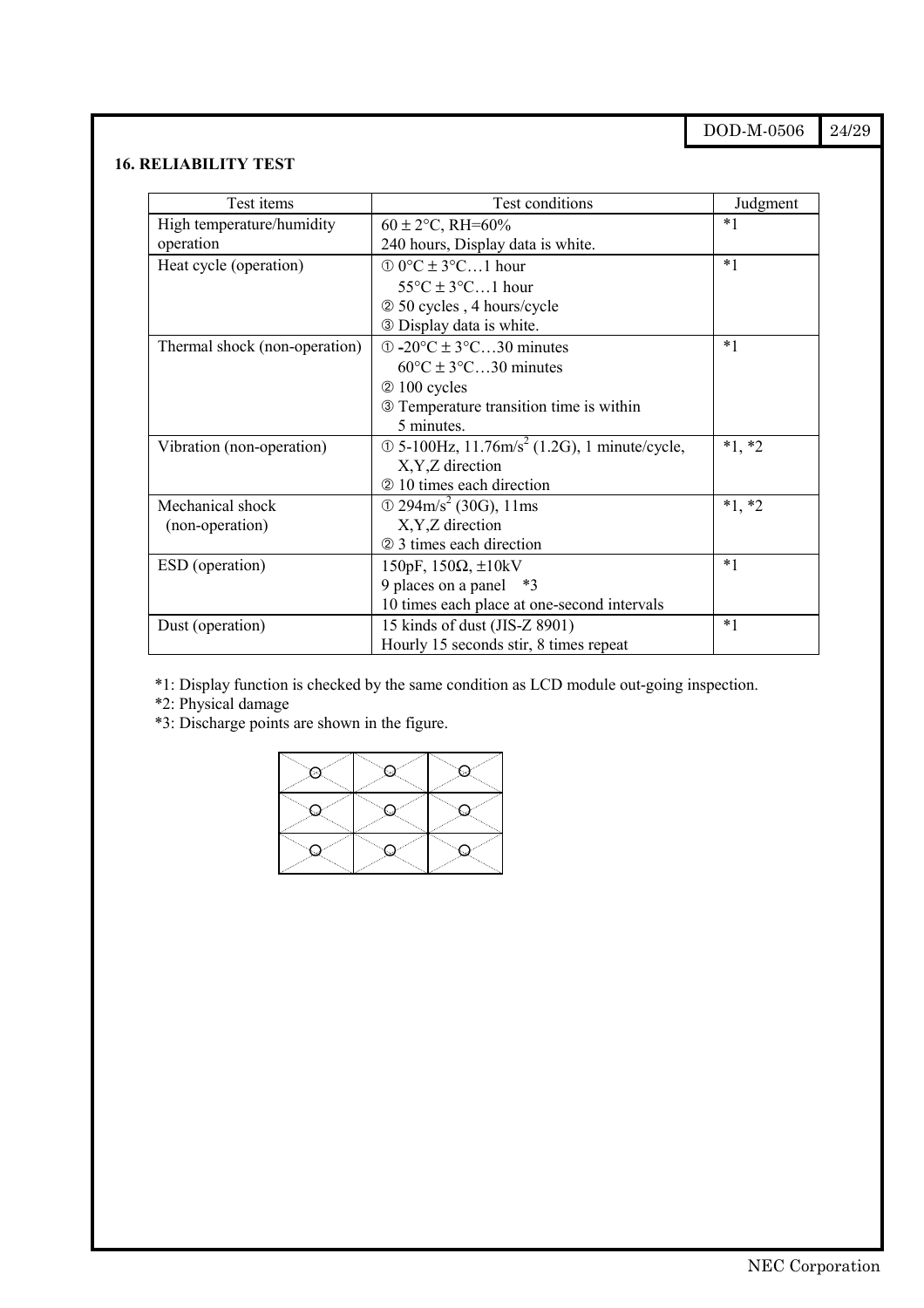DOD-M-0506 25/29

#### **17. GENERAL CAUTIONS**

Because next figures and sentences are very important, please understand these contents as follows.

| $\sqrt{N}$ CAUTION | This figure is a mark that you will get hurt and/or the module will have<br>damages when you make a mistake to operate. |
|--------------------|-------------------------------------------------------------------------------------------------------------------------|
|--------------------|-------------------------------------------------------------------------------------------------------------------------|



This figure is a mark that you will get an electric shock when you make a mistake to operate.

This figure is a mark that you will get hurt when you make a mistake to operate.

# **! CAUTIONS**



Do not touch an inverter –on which a caution label is stuck - while the LCD module is under the operation, because of dangerous high voltage.

(1) Caution when taking out the module

a. Pick a pouch only, when taking out the module from a carrier box.

- (2) Cautions for handling the module
	- a. As the electrostatic discharges may break the LCD module, handle the LCD module with care against electrostatic discharges.



 As the LCD panel and backlight element are made from fragile glass material, impulse and pressure to the LCD module should be avoided.

- c. As the surface of polarizer is very soft and easily scratched, use a soft dry cloth without chemicals for cleaning.
- d. Do not pull the interface connectors in or out while the LCD module is operating.
- e. Put the module display side down on a flat horizontal plane.
- f. Handle connectors and cables with care.
- g. When the module is operating, do not lose CLK, HS, or Vsync signal. If any one or more of these signals is lost, the LCD panel would be damaged.
- h. The torque for mounting screw should never exceed 0.451 N⋅m (4.6kgf⋅cm).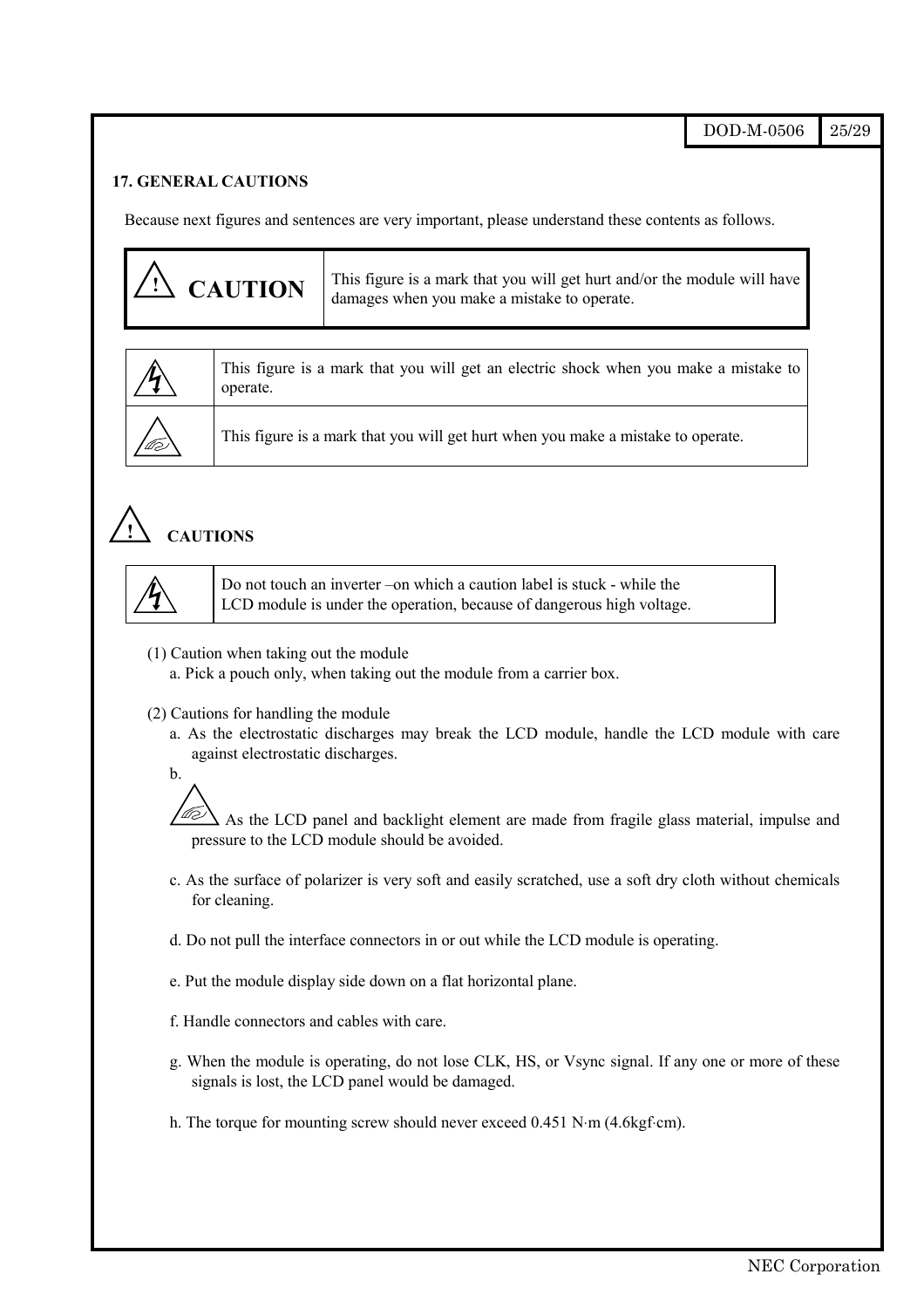| DOD-M-0506 | 126/29 |
|------------|--------|
|------------|--------|

- i. Don't push or rub the surface of LCD module. If you do, the scratches or the rubbing marks may be left on the surface of the module.
- j. Do not put front side (display surface side) of the module on a desk or a table for a long time, because the display may become un-uniformity
- (3) Cautions for the atmosphere
	- a. Dew drop atmosphere must be avoided.
	- b. Do not store and/or operate the LCD module in a high temperature and/or high humidity atmosphere. Storage in an anti-static pouch and under the room temperature atmosphere is recommended.
	- c. This module uses cold cathode fluorescent lamps. Therefore, the life of lamps becomes short if the module is operated in the low and high temperature environment.
	- d. Do not operate the LCD module in high magnetic field.
- (4) Cautions for the module characteristics
	- a. Do not apply any fixed patterns for a long time to the LCD module. It may cause image sticking. Please use the screen savers if the display pattern is fixed for a long time.
	- b. This module has the retardation film, which may cause the variation of the color hue in the different viewing angles. The un-uniformity may appear on the screen under the high temperature operation.
	- c. The light vertical stripe may be observed depending on the display pattern. This is not defects nor malfunctions.
	- d. The noise from the inverter circuit may be observed in the luminance control mode. This is not defects nor malfunctions.

#### (5) Other cautions

- a. Do not disassemble and/or reassemble LCD module.
- b. Do not readjust any variable resistors or switches in the module.
- c. When returning the module for repair or etc., pack the module properly to avoid any damages. We recommend using the original shipping packages.
- d. Not only the module but also the equipment that used the module should be packed and transported, as the module becomes vertical. Otherwise, there is the fear that a display dignity decreases by an impact or vibrations.

Liquid Crystal Display has the following specific characteristics. There are not defects or malfunctions.

The ambient temperature may affect the optical characteristics of this module. This module has cold cathode tube for backlight. Optical characteristics, like luminance or uniformity, will be changed by the progress in time.

Uneven brightness and/or small spots may be observed depending on different display patterns.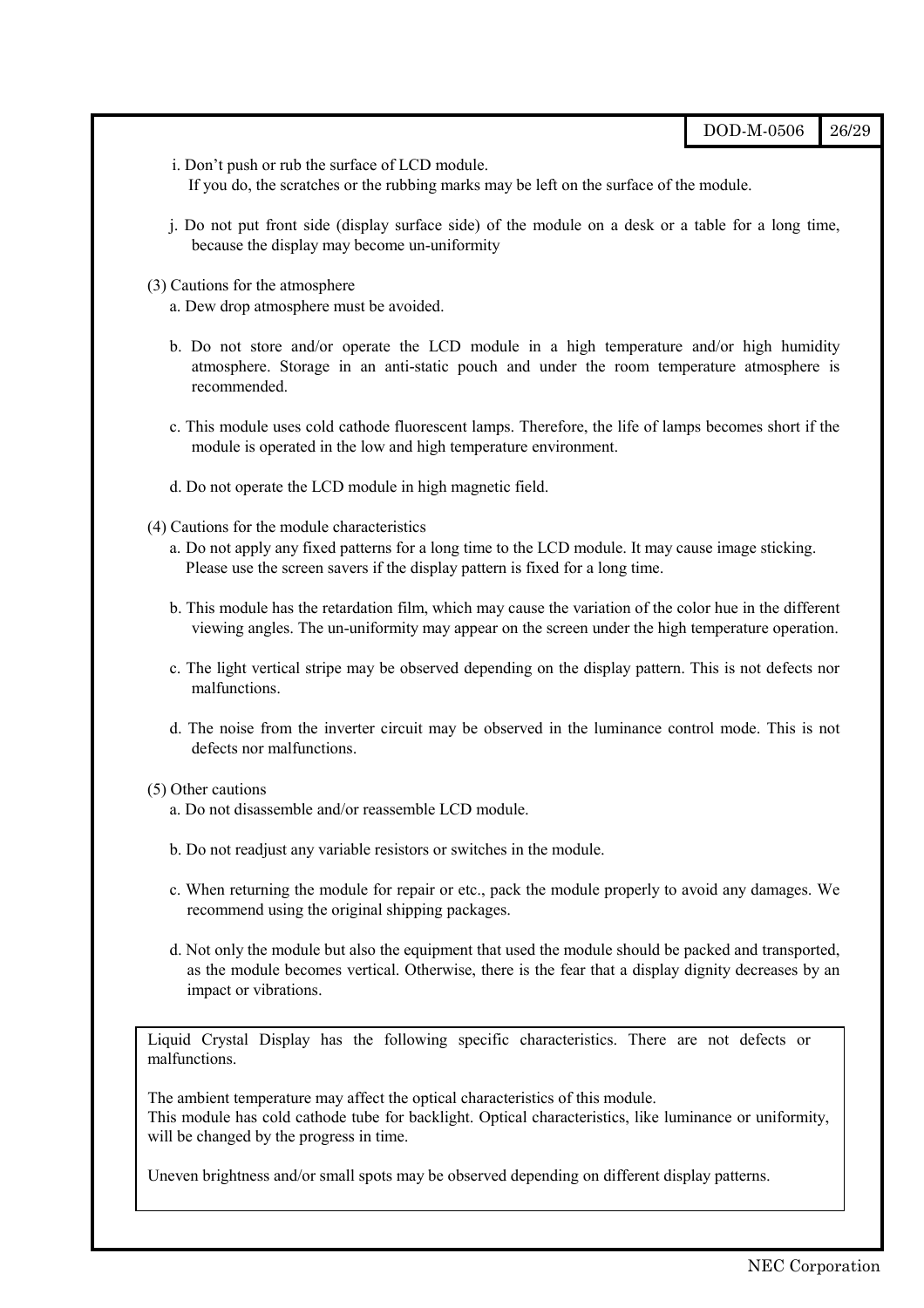| $\rm{DOD\text{-}M\text{-}0506}$ | $27\allowbreak/29$<br>ı |
|---------------------------------|-------------------------|
|                                 |                         |
|                                 |                         |
|                                 |                         |
|                                 |                         |
|                                 |                         |
|                                 |                         |
|                                 |                         |
|                                 |                         |
|                                 |                         |
|                                 |                         |
|                                 |                         |
|                                 |                         |
|                                 |                         |
|                                 |                         |
|                                 |                         |
|                                 |                         |
|                                 |                         |
|                                 |                         |
|                                 |                         |
|                                 |                         |
|                                 |                         |
|                                 |                         |
|                                 |                         |
|                                 |                         |
|                                 |                         |
|                                 |                         |
|                                 |                         |
|                                 |                         |
|                                 |                         |
|                                 |                         |
|                                 |                         |
|                                 |                         |
|                                 |                         |
|                                 |                         |
|                                 |                         |
|                                 |                         |
|                                 |                         |
|                                 |                         |
|                                 |                         |
|                                 |                         |
|                                 |                         |
|                                 |                         |
|                                 |                         |

#### **18.OUTLINE DRAWINGS**

**18.1 Front view (Unit: mm)**

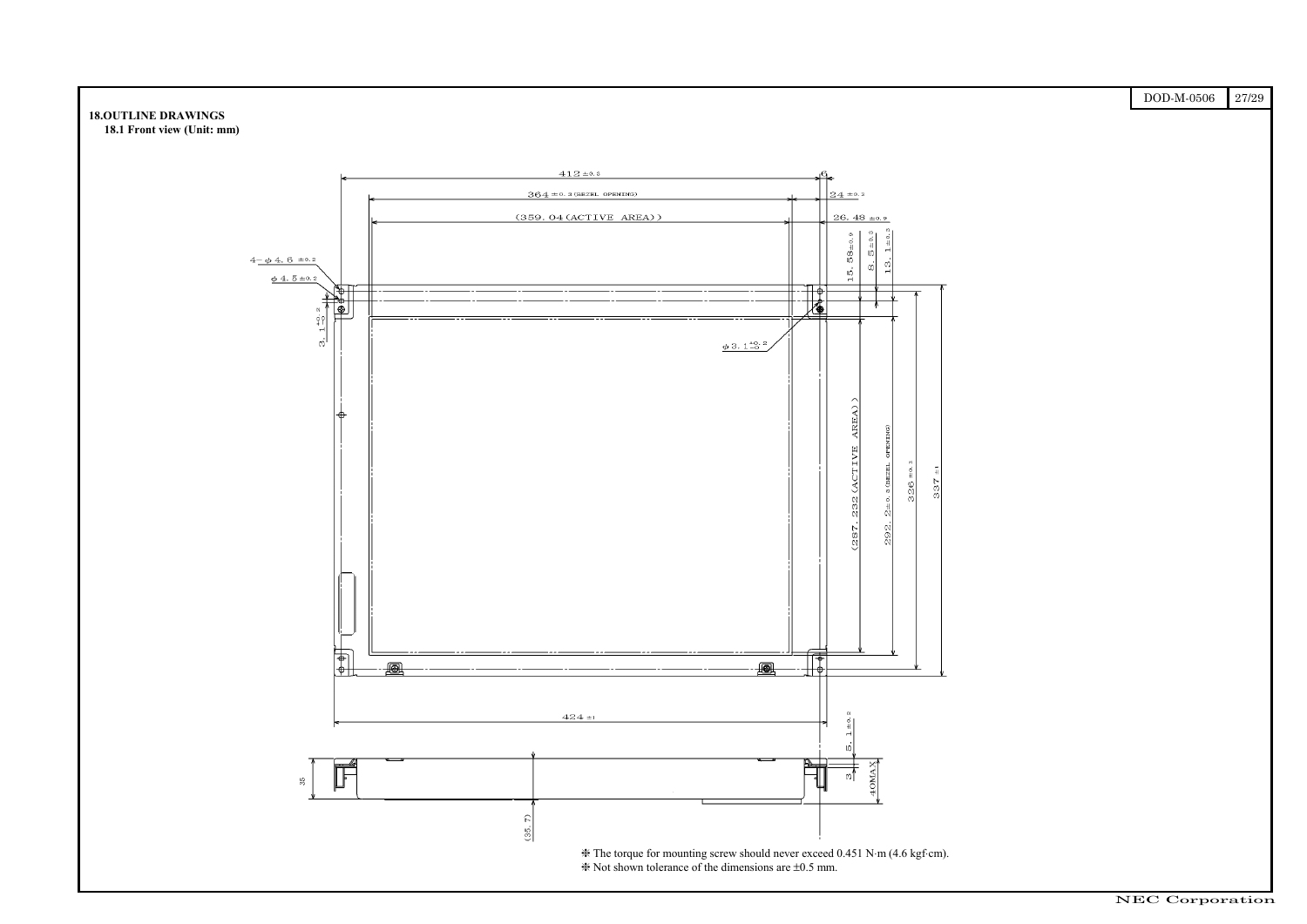| DOD-M-0506 | 28/29 |
|------------|-------|
|            |       |
|            |       |
|            |       |
|            |       |
|            |       |
|            |       |
|            |       |
|            |       |
|            |       |
|            |       |
|            |       |
|            |       |
|            |       |
|            |       |
|            |       |
|            |       |
|            |       |
|            |       |
|            |       |
|            |       |
|            |       |
|            |       |
|            |       |
|            |       |
|            |       |
|            |       |
|            |       |
|            |       |
|            |       |
|            |       |
|            |       |
|            |       |
|            |       |
|            |       |
|            |       |
|            |       |
|            |       |
|            |       |
|            |       |
|            |       |
|            |       |
|            |       |
|            |       |
|            |       |
|            |       |
|            |       |
|            |       |





❈ The torque for mounting screw should never exceed 0.451 N⋅m (4.6 kgf⋅cm). ❈ Not shown tolerance of the dimensions are ±0.5 mm.